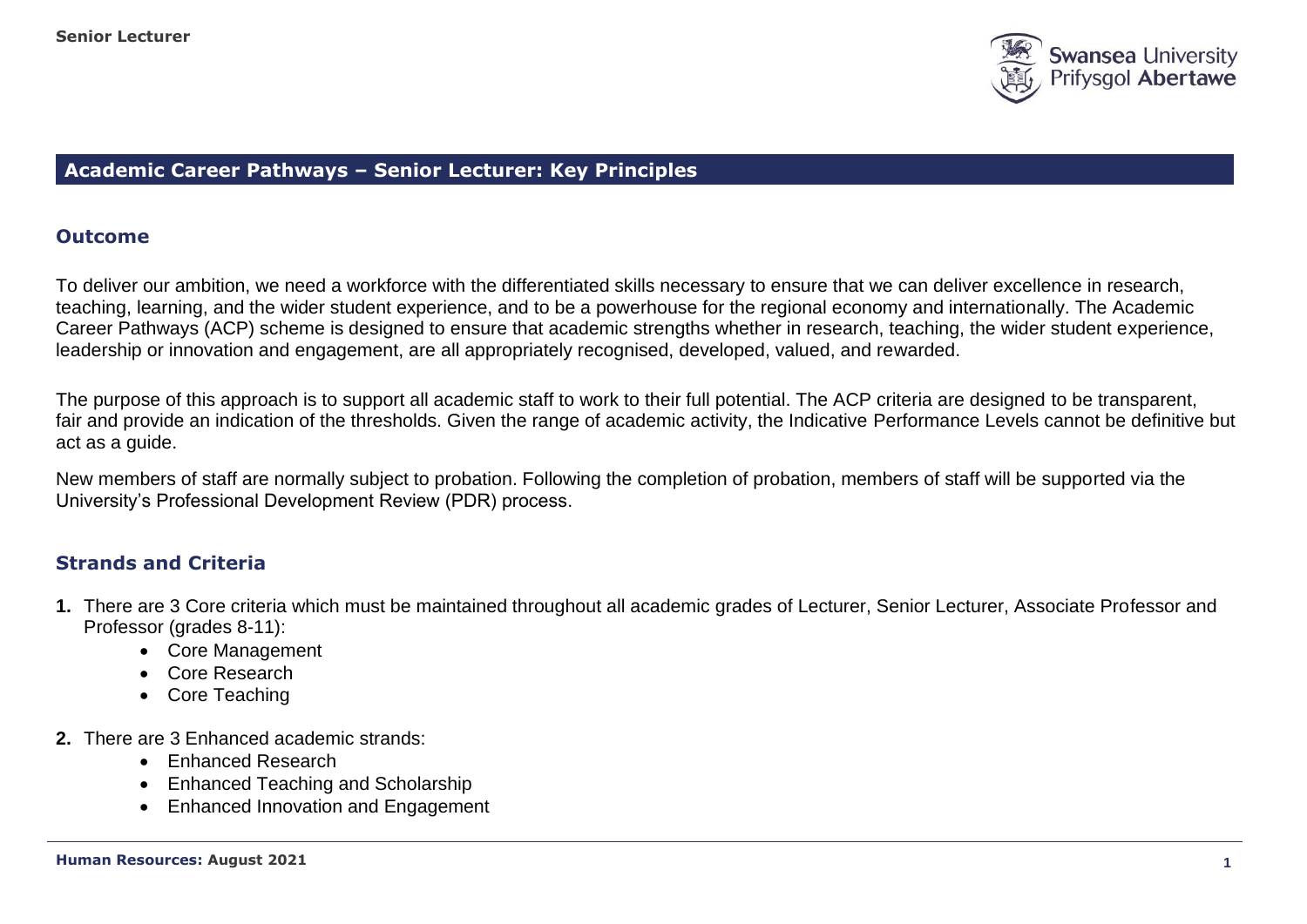

The three career pathways, based on excellence in research (R), teaching and scholarship (T) or innovation and engagement (IE) are shown diagrammatically below. As part of the career pathways, core criteria, must be maintained at all levels, for example Management, which is common for all strands. Each career pathway is shown below.



- **3.** The same 4 Enhanced criteria apply at each grade level but are increasingly challenging at each successive level
- **4.** The criteria specified at lower grades are assumed at the higher grades in each strand (e.g. the criteria in grade 8 are assumed in grade 9).
- **5.** The ACP are designed to be developmental. Members of staff should be supported in their development. Development is taken into account for probationary staff during their probationary period.

## **Criterion**

- **6.** Each criterion at each grade has clearly defined examples, which indicate a selection of additional evidence required.
- **7.** Academic leadership (in the sense that members of staff are leaders in their field) is incorporated into the academic strands.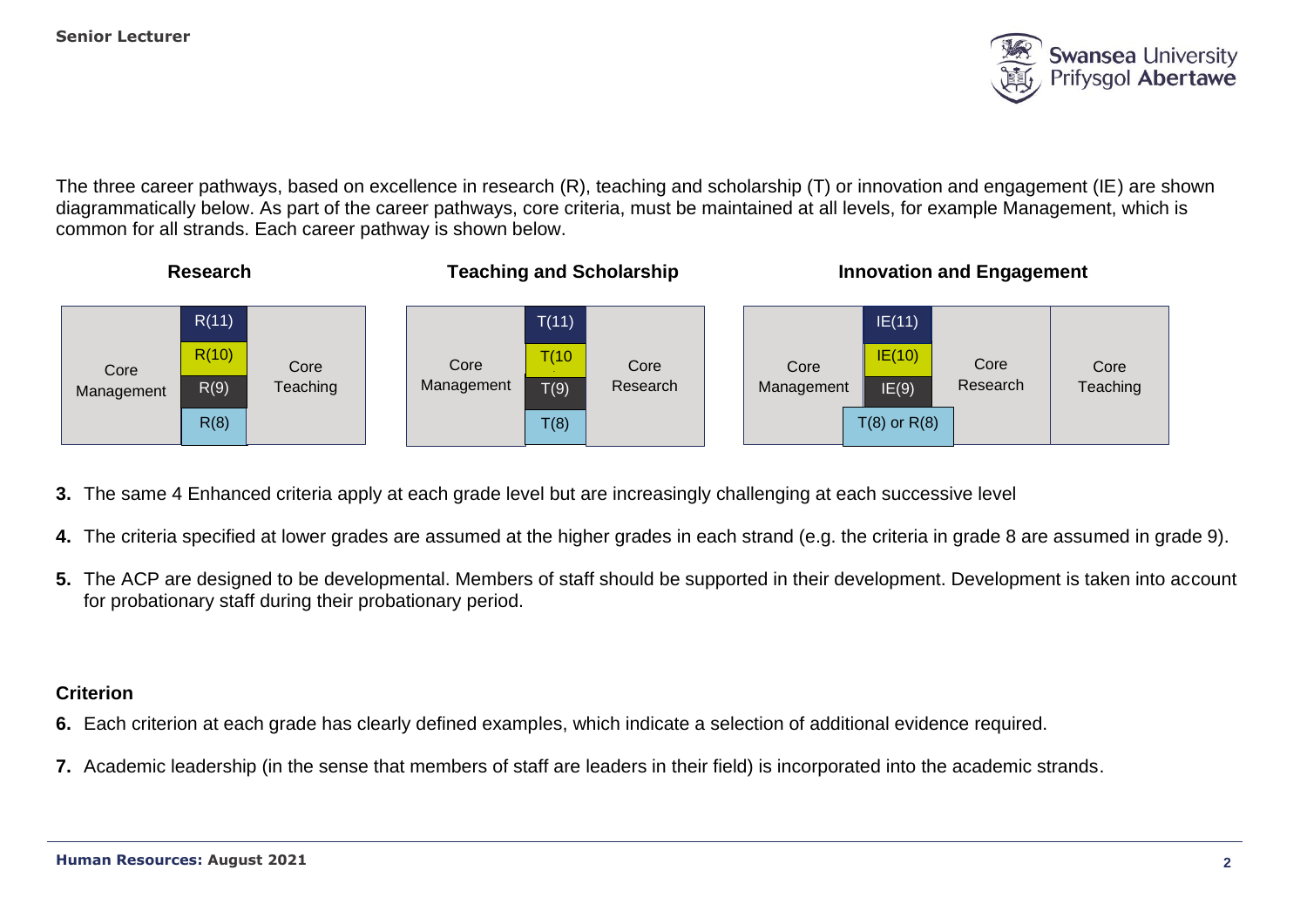

#### **Indicative Performance Levels**

- **8.** Each criterion at each grade has clearly defined examples and Indicative Performance Levels. Where there is more than one Indicative Performance Level, the University's strategic priority is indicated in bold.
- **9.** The Indicative Performance Levels apply pro rata for part time staff and are considered as appropriate. Part time staff should demonstrate the same quality as set out in the Indicative Performance Levels but fewer examples may be appropriate for part time staff'.
- **10.**The principles established in REF 2014 with regard to individual staff circumstance are applied to Indicative Performance Levels, for example with regards to maternity leave, career breaks, disability, caring responsibilities etc.

Consideration with regard to research outputs also applies to early career researchers in a similar way as REF 2014. Further details may be found in the [REF Code of Practice.](https://collaborate.swan.ac.uk/staff/projects/ref2015/SitePages/Home.aspx?RootFolder=%2Fstaff%2Fprojects%2Fref2015%2FShared%20Documents%2FInterim%20Code%20of%20Practice&FolderCTID=0x012000139FED14E093C94AB30ACC07EB68EE04&View=%7b72FCCC2E-4AD6-4F87-B278-20942BE53F44%7d)

**11.**Clinical academic staff\* are considered against the Indicative Performance Levels on a pro-rata basis on the basis of the proportion of their contract that is academic, in the same way as part time staff. (\*Does not apply to honorary appointments).

## **Academic Promotion**

- **12.**Each criterion at each grade has a number of 'Indicative Performance Levels' and examples of how the criterion may be met. Indicative Performance Levels are indicative of what is expected from staff applying for promotion.
- **13.**Applicants need to demonstrate:
	- The enhanced criteria in their chosen strand (Research, Teaching & Scholarship or Innovation & Engagement) at the grade to which they are making application; *and*
	- The Core criteria in Management and the Core criteria in either Teaching or Research (i.e. not in the chosen strand)
- **14.**Those applying for promotion must demonstrate how they meet the criteria set out in the relevant role profile. To do this an applicant should carefully explain in their application: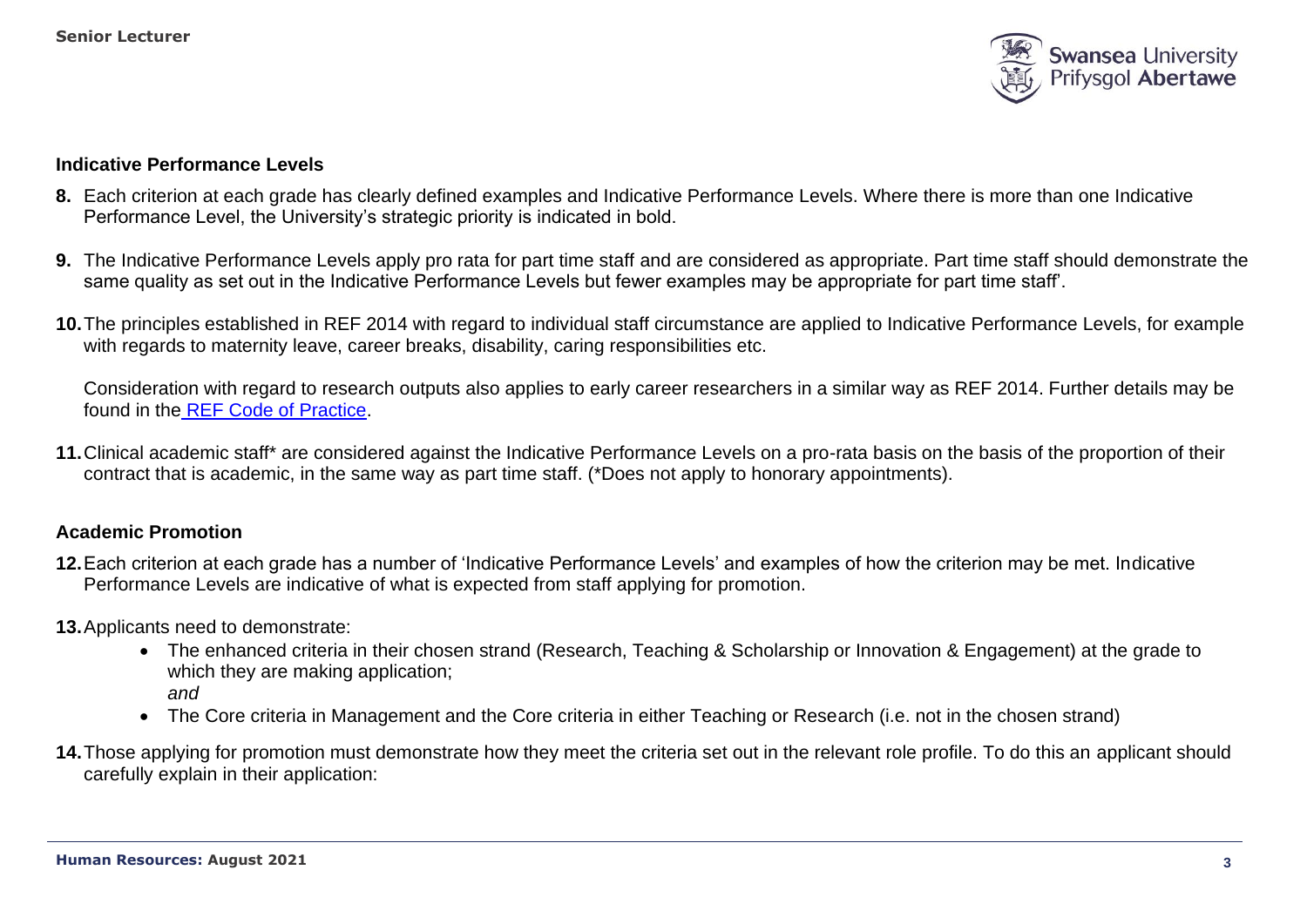

- How they have achieved the level of competence suggested by the Indicative Performance Levels alongside each criterion.
- Demonstrate how they have achieved the appropriate performance level, giving examples from their work, supported by evidence (examples may be similar to the examples set out in the role profile, or may be different examples provided they are of similar quality).
- **15.**Where applicants are not able to demonstrate that they meet a particular criterion in full or in part, but nevertheless consider that they have a case for promotion based on strengths in areas covered by other criteria within the career strand, they should not be discouraged from applying for promotion. In these circumstances applicants should:
	- ensure that strength in other areas is fully explained and evidenced: *and*
	- provide an explanation of why a particular criterion cannot be met, and if appropriate include evidence in support.
- **16.**Where applicants are seeking to establish a criterion, the Indicative Performance Level and the examples included alongside each criterion should be seen as guidance on the performance level to be demonstrated in order to make the case for promotion. Applicants should first consider whether they meet the indicators included alongside each criterion. If these are not met, applicants should consider whether they can provide evidence at a comparable level.

If applicants are unable to demonstrate that they have met a particular Indicative Performance Level, they may be able to demonstrate equivalence and should make it clear where this is the case and explain how equivalence is claimed. The Promotion Committee considers each criterion and the evidence provided but also takes a holistic view of the application as a whole.

Applicants who consider that they meet all the Indicative Performance Levels should not assume that promotion is automatic. Applicants should provide sufficient evidence and examples for the panel to consider the promotion case fully.

**17.**If appointed within the last 5 years and applying for promotion, we would expect evidence since appointment to demonstrate a sustained track record.

In this instance, we would encourage that the following should be clearly included in the narrative section of the application form:

- activity within your last 5 years from the previous appointment
- new activity since being appointed at Swansea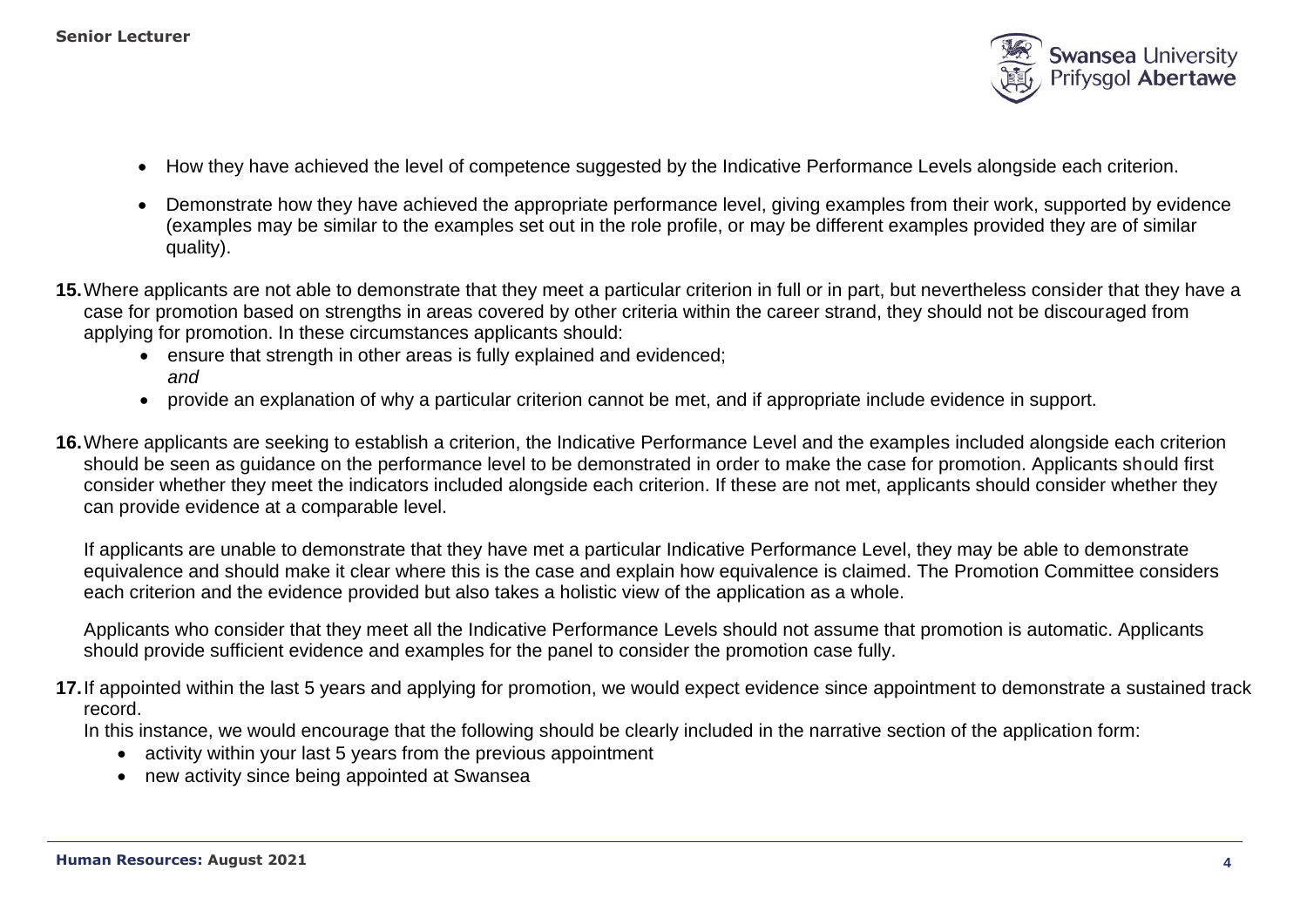

# **Academic Career Pathways Core Criteria – Management**

|    | <b>Criteria</b>                                                                                                                                                                                                                                                   | <b>Indicative Performance</b><br><b>Level</b>                                                                                                                                                                                                                                                                | <b>Examples</b>                                                                                                                                                                                                                                                                                                                                                                                                                                                                                                                                                                                                                                                                                                                                                                                                                                                                                                                                                                                                                                                                                                                                                                                                                                                                                                                                                                  |
|----|-------------------------------------------------------------------------------------------------------------------------------------------------------------------------------------------------------------------------------------------------------------------|--------------------------------------------------------------------------------------------------------------------------------------------------------------------------------------------------------------------------------------------------------------------------------------------------------------|----------------------------------------------------------------------------------------------------------------------------------------------------------------------------------------------------------------------------------------------------------------------------------------------------------------------------------------------------------------------------------------------------------------------------------------------------------------------------------------------------------------------------------------------------------------------------------------------------------------------------------------------------------------------------------------------------------------------------------------------------------------------------------------------------------------------------------------------------------------------------------------------------------------------------------------------------------------------------------------------------------------------------------------------------------------------------------------------------------------------------------------------------------------------------------------------------------------------------------------------------------------------------------------------------------------------------------------------------------------------------------|
| 1. | Contributing to our<br><b>Activities</b><br>Taking an active part in<br>formulating University,<br>Faculty, School or<br>departmental decisions<br>and contributing to<br>activities beyond the<br>immediate research,<br>teaching or scholarship<br>commitments. | Your 4 most significant<br>contributions over the<br>last 5 years that show<br>your personal<br>contribution and impact.<br>The degree of impact<br>could be on:<br>your students or your<br>Ξ.<br>team<br>your discipline or<br>department<br>your Faculty/School<br>the University<br>-<br>externally<br>- | Demonstrate, using a reflective approach, your personal contribution, the scale and<br>impact of what you have done. Some example areas are provided as guidance:<br>as a member of a departmental, School, Faculty or University Committee<br>as an active contributor to initiatives or measures that promote equality<br>as a member of a working group within the School/Department set up to<br>make recommendations to a Faculty/School Committee, e.g.<br>- making recommendations relating to changes to the assessment of a<br>module to the relevant Committee<br>- making decisions on potential teaching directions<br>making decisions on potential research lines to pursue or on innovative<br>methodology that might be adopted<br>- reviewing and improving internal procedures (e.g. assessment, pastoral<br>arrangements, timetabling)<br>to Student Experience initiatives e.g.<br>- improving the experience of students with regard to pastoral care<br>improving the experience of international students e.g. facilitating their<br>integration into the wider student community<br>- improving the experience of non-traditional students, disabled students,<br>ethnic minority students<br>- improving student placement experiences<br>the Faculty admissions and recruitment process by participating in interviews<br>$\bullet$<br>or giving talks |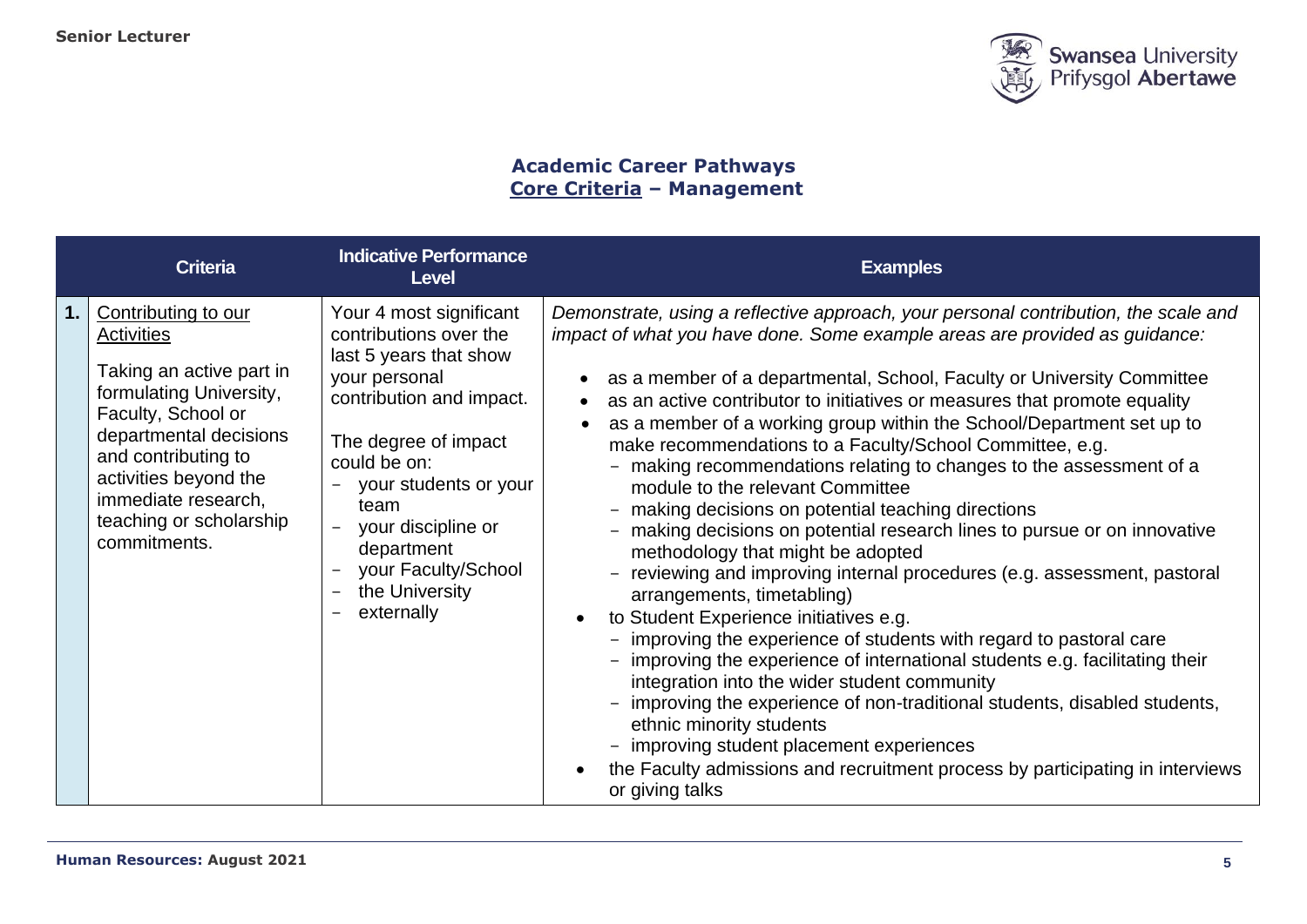

|    |                                                                                                                                                                                                                     |                                                                                                                          | the recruitment of international students<br>the effective delivery of co-ordinating roles, such as, co-ordinating fieldwork or<br>student placements<br>to a conference/workshop, organisation of examinations or an external event<br>to establishing information or communication systems for the Faculty/School<br>or externally<br>working together across the University and beyond<br>contributing to the Faculty or University via roles such as Admissions Tutor,<br>Exams Co-ordinator<br>as an internal panel/peer assessment member for research grants and/or<br>outputs<br>as a UoA lead for REF<br>as PhD examiner and Chair                                                                                                                                                                                                                                  |
|----|---------------------------------------------------------------------------------------------------------------------------------------------------------------------------------------------------------------------|--------------------------------------------------------------------------------------------------------------------------|------------------------------------------------------------------------------------------------------------------------------------------------------------------------------------------------------------------------------------------------------------------------------------------------------------------------------------------------------------------------------------------------------------------------------------------------------------------------------------------------------------------------------------------------------------------------------------------------------------------------------------------------------------------------------------------------------------------------------------------------------------------------------------------------------------------------------------------------------------------------------|
| 2. | <b>Participating in</b><br><b>Professional Activities</b><br>Engaging with<br>professional activities<br>related to the discipline<br>through networking at<br>conferences or<br>involvement in external<br>groups. | Your 2 most significant<br>contributions over the<br>last 5 years that show<br>your personal<br>contribution and impact. | Demonstrate, using a reflective approach, your personal contribution, the scale and<br>impact of what you have done. Some example areas are provided as guidance:<br>as an active member of external networks, e.g. to secure funding or to further<br>understanding<br>through developing contacts outside research or teaching teams in order to<br>build on academic expertise, and to discuss and share information and ideas<br>participating in national subject specialist groups (e.g. for research or<br>scholarship)<br>as a member of and engaging with an external professional body through<br>attendance at events<br>through an external or professional body<br>through professional networks<br>with external stakeholders<br>maintaining professional qualifications/standing<br>networking at conferences that lead to an outcome, e.g. a new partnership |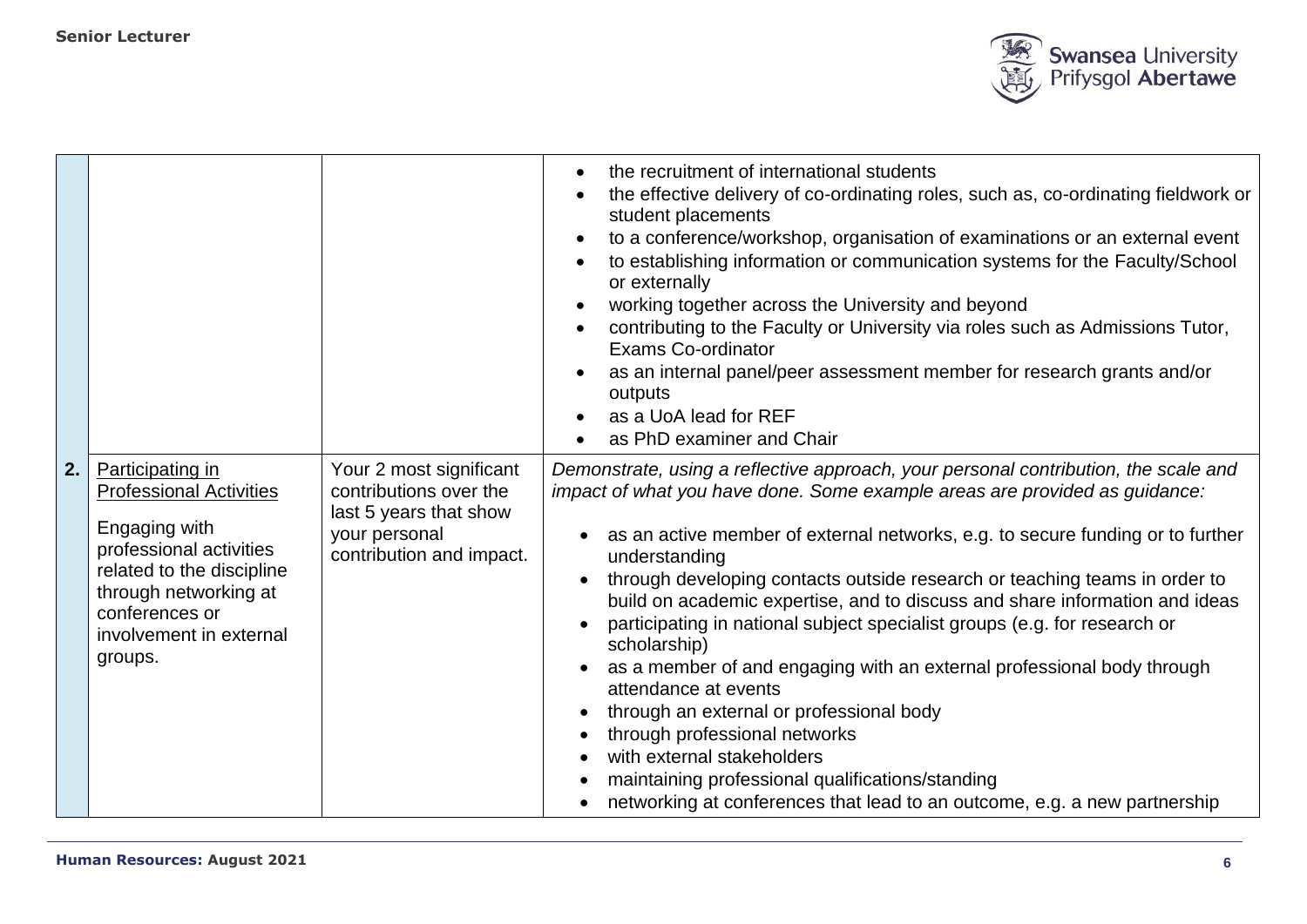

| 3. | <b>Managing Self and Others</b><br>Supporting and enabling<br>the development of | Your 2 most significant<br>contributions over the<br>last 5 years that show<br>your personal | Demonstrate, using a reflective approach, your personal contribution, the scale<br>and impact of what you have done. Some example areas are provided as<br>guidance:               |
|----|----------------------------------------------------------------------------------|----------------------------------------------------------------------------------------------|------------------------------------------------------------------------------------------------------------------------------------------------------------------------------------|
|    | colleagues and yourself.                                                         | contribution and impact.                                                                     | (N.B.1 Please do not use personal names in examples)<br>(N.B.2 In more senior roles, the emphasis might be on supporting and developing<br>colleagues)                             |
|    |                                                                                  |                                                                                              | role modeling leadership values<br>using a coaching approach to engage with colleagues                                                                                             |
|    |                                                                                  |                                                                                              | contribution to promoting an environment of equality, trust respect and co-<br>operation                                                                                           |
|    |                                                                                  |                                                                                              | contribution to working collaboratively                                                                                                                                            |
|    |                                                                                  |                                                                                              | actively seeking and acting on feedback from colleagues<br>demonstrating continuous improvement through, for example, reviewing                                                    |
|    |                                                                                  |                                                                                              | module or programme handbooks, enrolment, recruitment, admissions or<br>the curriculum and the impact this has had                                                                 |
|    |                                                                                  |                                                                                              | establishing and maintaining career development through training and<br>development activities (e.g. mentoring, PDR reviewing, research grant<br>writing, peer review of teaching) |
|    |                                                                                  |                                                                                              | mentoring and developing colleagues                                                                                                                                                |
|    |                                                                                  |                                                                                              | completion of Transparent Approach to Costing (TRAC) returns, such as<br>the time allocation survey (TAS)                                                                          |
|    |                                                                                  |                                                                                              | Successful completion of Research Integrity training in the last 3 years                                                                                                           |

- Indicative Performance Levels have been calculated on a full-time Equivalent basis. To ensure transparency, consistency and inclusivity, expectations must be realistic with regards to quantity of output. For those working on a part-time contract these levels must be calculated pro-rata. Staff that have individual circumstances should also have the opportunity to share the impact of these on their activity.
- Where there is more than one Indicative Performance Level, the University's strategic priority is indicated in bold.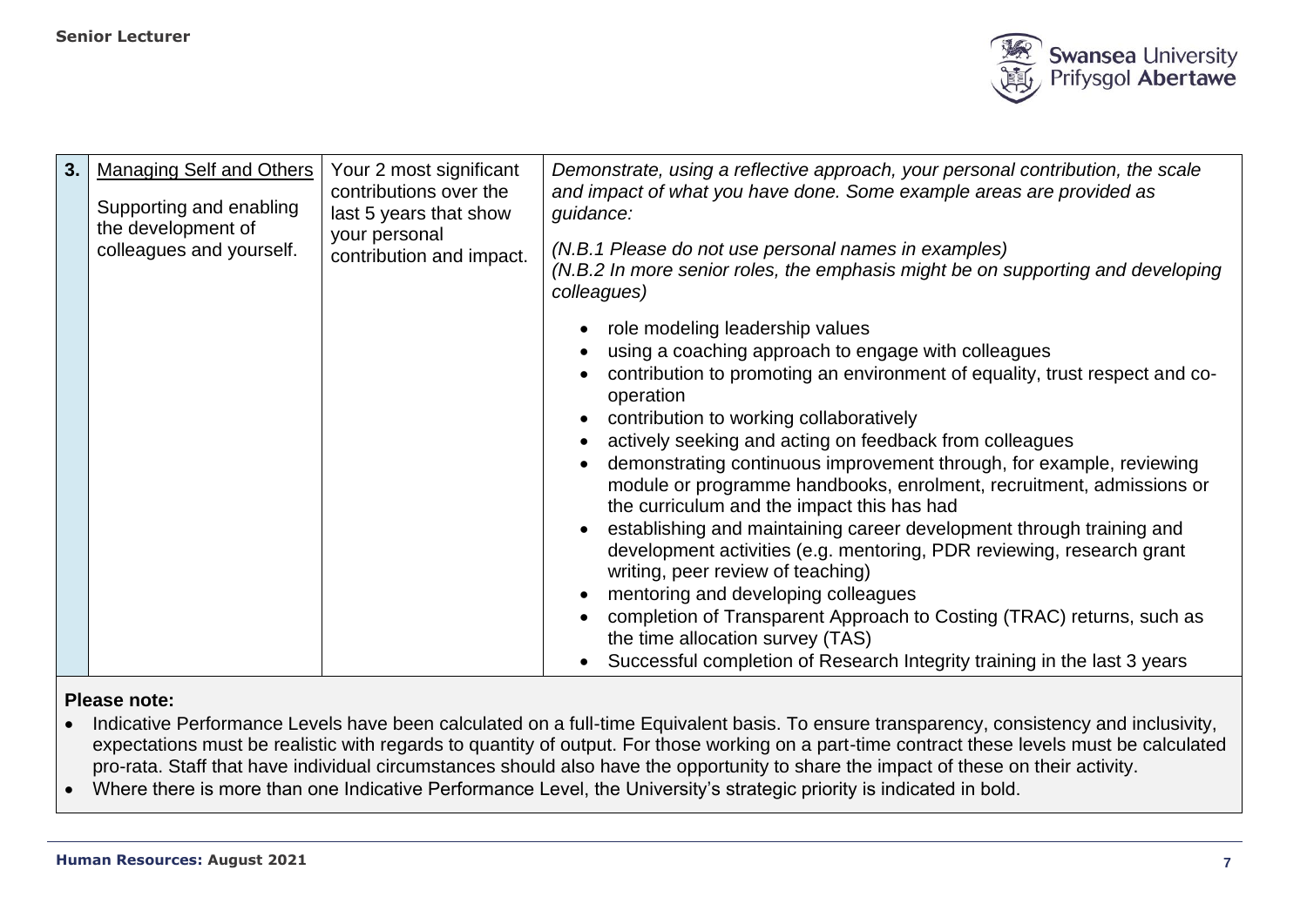

# **Academic Career Pathways Core Criteria – Research**

|    | <b>Criteria</b>                                                                                                                                                                           | <b>Indicative</b><br><b>Performance Level</b>                                                                                                   | <b>Examples</b>                                                                                                                                                                                                                                                                                                                                                                                                                                                                                                                                                                                                                                                                                                                                                                                                 |
|----|-------------------------------------------------------------------------------------------------------------------------------------------------------------------------------------------|-------------------------------------------------------------------------------------------------------------------------------------------------|-----------------------------------------------------------------------------------------------------------------------------------------------------------------------------------------------------------------------------------------------------------------------------------------------------------------------------------------------------------------------------------------------------------------------------------------------------------------------------------------------------------------------------------------------------------------------------------------------------------------------------------------------------------------------------------------------------------------------------------------------------------------------------------------------------------------|
| 1. | <b>Research Outputs and</b><br>Activity<br>Disseminating research<br>findings through appropriate<br>written, oral or other media<br>both internally and externally<br>to the University. | Two publications of<br>quality in 5 years.                                                                                                      | Demonstrate, using a reflective approach, your personal contribution, the scale<br>and the quality and impact of what you have done. Some example areas are<br>provided as guidance:<br>publications and/or other output – books, articles, collective volumes, editions<br>of texts, translations, creative works, websites, datasets, policy papers,<br>research reports at a standard appropriate for that of the academic discipline                                                                                                                                                                                                                                                                                                                                                                        |
| 2. | <b>Research Projects and</b><br>Grants<br>Securing the resources<br>necessary to underpin<br>research/scholarly/innovation<br>activity, with success as<br>appropriate to the discipline. | Evidence of external<br>resources secured<br>relevant to the area<br>over a 5 year period,<br>such as those<br>indicated in the<br>example box. | Demonstrate, using a reflective approach, your personal contribution, the scale<br>and the impact of what you have done. Some example areas are provided as<br>guidance:<br>the types of resources can vary, depending on the discipline and can be<br>achieved either independently or in collaboration with others<br>independent or substantial contributions to the award of research support<br>funding or other acquisition of resources required to complete research<br>securing access to a library or special collection, obtaining travel grants,<br>$\bullet$<br>funding to stage a performance or exhibition, setting up a network, capturing of<br>Public Engagement with Research (PER) funding/activity with research<br>projects<br>evidence of the successful execution of a research project |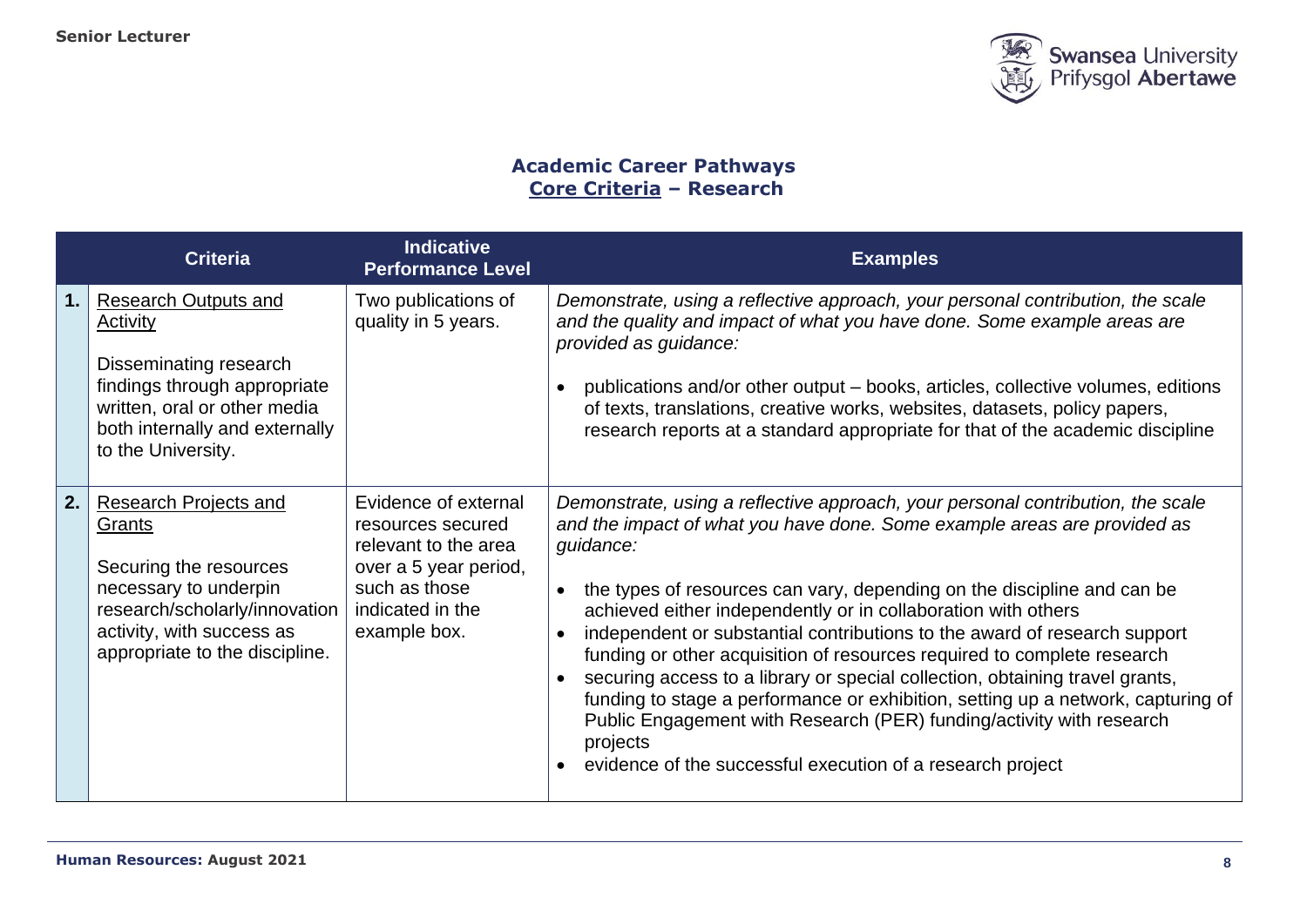

| 3.1 | Esteem<br>Contributing to the wider<br>academic community with<br>demonstrable impact and<br>recognition from internal and<br>external sources. | Evidence of<br>supporting the<br>relevant<br>professional<br>community.<br>One presentation<br>at a conference,<br>seminar or<br>workshop with<br>external<br>reach/impact per<br>year. | Demonstrate, using a reflective approach, your personal contribution, the scale<br>and the impact of what you have done. Some example areas are provided as<br>guidance.<br>presenting at conferences, workshops and other fora (internal and external) in<br>the UK and, where appropriate, abroad<br>engagement with public-facing bodies, e.g. BBC Documentaries, museums,<br>science/arts festivals<br>engagement with policy bodies, e.g. Commissions, Parliamentary Committees,<br>Non-Governmental Organisations<br>developing submissions/activities/outputs for public engagement with the<br>University, e.g. Swansea Science Festival/Famelab/Oriel/Science<br>Cafe/Research as Art<br>Acting as a member of an external funding award panel, as an external<br>examiner for Postgraduate students, scholarly review |
|-----|-------------------------------------------------------------------------------------------------------------------------------------------------|-----------------------------------------------------------------------------------------------------------------------------------------------------------------------------------------|---------------------------------------------------------------------------------------------------------------------------------------------------------------------------------------------------------------------------------------------------------------------------------------------------------------------------------------------------------------------------------------------------------------------------------------------------------------------------------------------------------------------------------------------------------------------------------------------------------------------------------------------------------------------------------------------------------------------------------------------------------------------------------------------------------------------------------|

- Indicative Performance Levels have been calculated on a full-time Equivalent basis. To ensure transparency, consistency and inclusivity, expectations must be realistic with regards to quantity of output. For those working on a part-time contract these levels must be calculated pro-rata. Staff that have individual circumstances should also have the opportunity to share the impact of these on their activity.
- Where there is more than one Indicative Performance Level, the University's strategic priority is indicated in bold.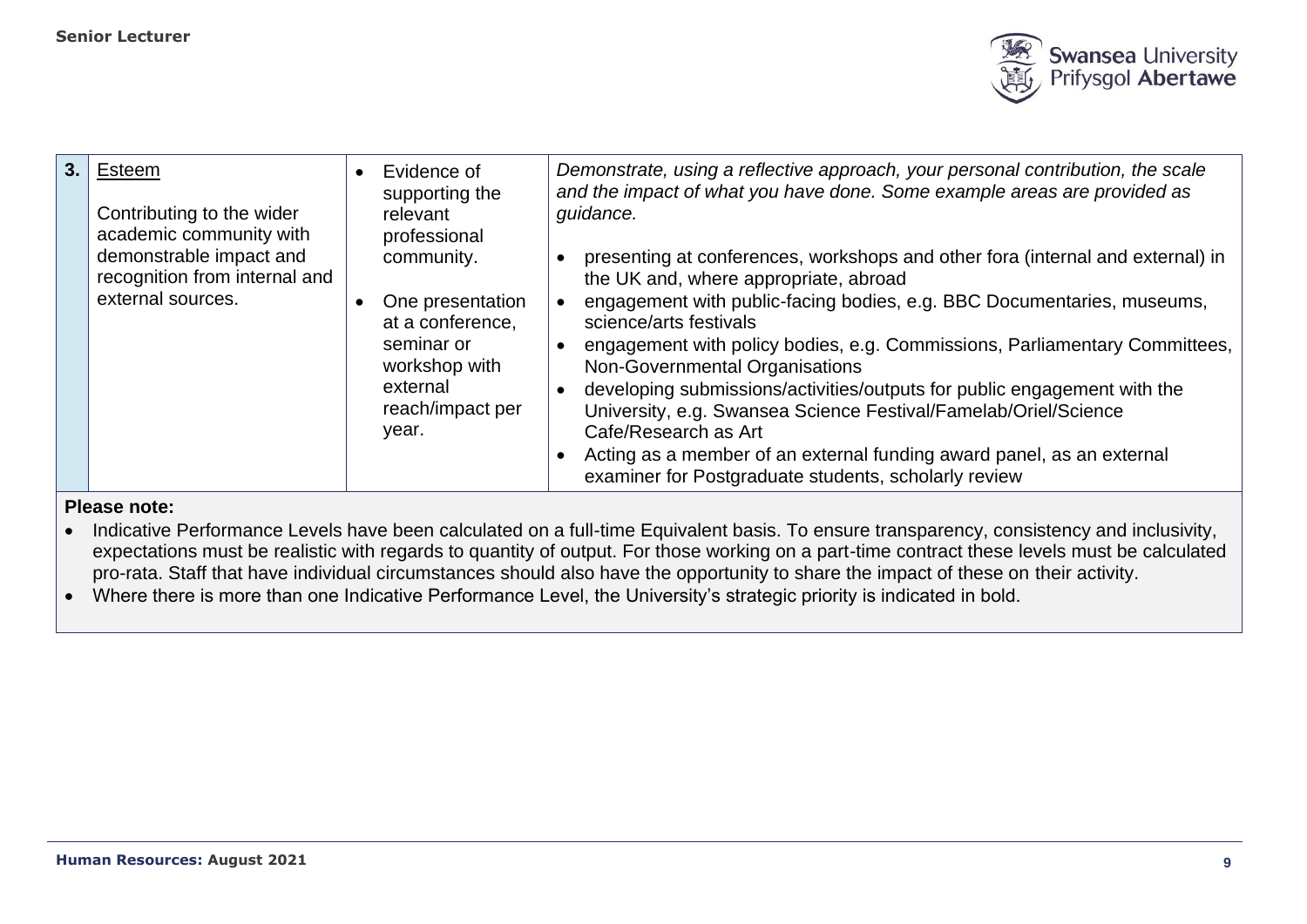

# **Academic Career Pathways Core Criteria – Teaching**

| <b>Criteria</b>                                                                                                                                                                                                                                                                                 | <b>Indicative Performance Level</b>                                                                                                                                                                                                                                             | <b>Examples</b>                                                                                                                                                                                                                                                                                                                                                                                                                                                                                                                                                                                                         |
|-------------------------------------------------------------------------------------------------------------------------------------------------------------------------------------------------------------------------------------------------------------------------------------------------|---------------------------------------------------------------------------------------------------------------------------------------------------------------------------------------------------------------------------------------------------------------------------------|-------------------------------------------------------------------------------------------------------------------------------------------------------------------------------------------------------------------------------------------------------------------------------------------------------------------------------------------------------------------------------------------------------------------------------------------------------------------------------------------------------------------------------------------------------------------------------------------------------------------------|
| <b>Teaching Delivery</b><br>Contributing to courses within<br>the taught portfolio, reviewing<br>and updating own course<br>materials and delivering<br>sessions using the most<br>appropriate mode of delivery.<br>This includes ensuring that<br>L&T policy and procedures are<br>adhered to. | <b>Delivery</b><br>Evidence of positive impact<br>of teaching on University<br><b>KPIs</b><br>improved progression/<br>retention<br>academic mentoring<br>-<br>successful module<br>outcomes, as in number<br>of $1st$ , 2.1s, reducing<br>module failure rate                  | Demonstrate, using a reflective approach, your personal contribution,<br>the scale and the impact of what you have done. Some examples areas<br>are provided as guidance:<br><b>Delivery</b><br>comments regarding volume and range of teaching<br>reflection on response rates to student feedback<br>development of new courses that have attracted students<br>acting as a module co-ordinator<br>taking responsibility for a particular Undergraduate module,<br>reviewing and updating the module/parts of module or creating new                                                                                  |
| Development and delivery of<br>teaching to the appropriate<br>standard. Assessment and<br>quality assurance of<br>components of the taught<br>portfolio, within the academic<br>unit.<br>Taking part in course/module<br>and programme development.                                             | <b>Module Feedback Scores</b><br>for Student Module<br><b>Feedback Questions 1, 2</b><br>and 3 of at least the lower<br>quartile value averaged<br>over a 3 year period.<br>Evidence of successful<br>student project supervision<br>(showing number of<br>students supervised, | module<br>working with other members of the programme team to improve<br>governance and delivery of the programme<br>evidence of engagement with the student body to increase<br>participation in student feedback and enhance the student voice<br>ensuring that the content and materials are up to date including<br>learning outcomes, module plan, teaching materials, assessment<br>planners and module teaching strategy<br>teaching is underpinned by the latest/current understanding as<br>appropriate to the level of students based on research/scholarship in<br>the field and draws directly on this link |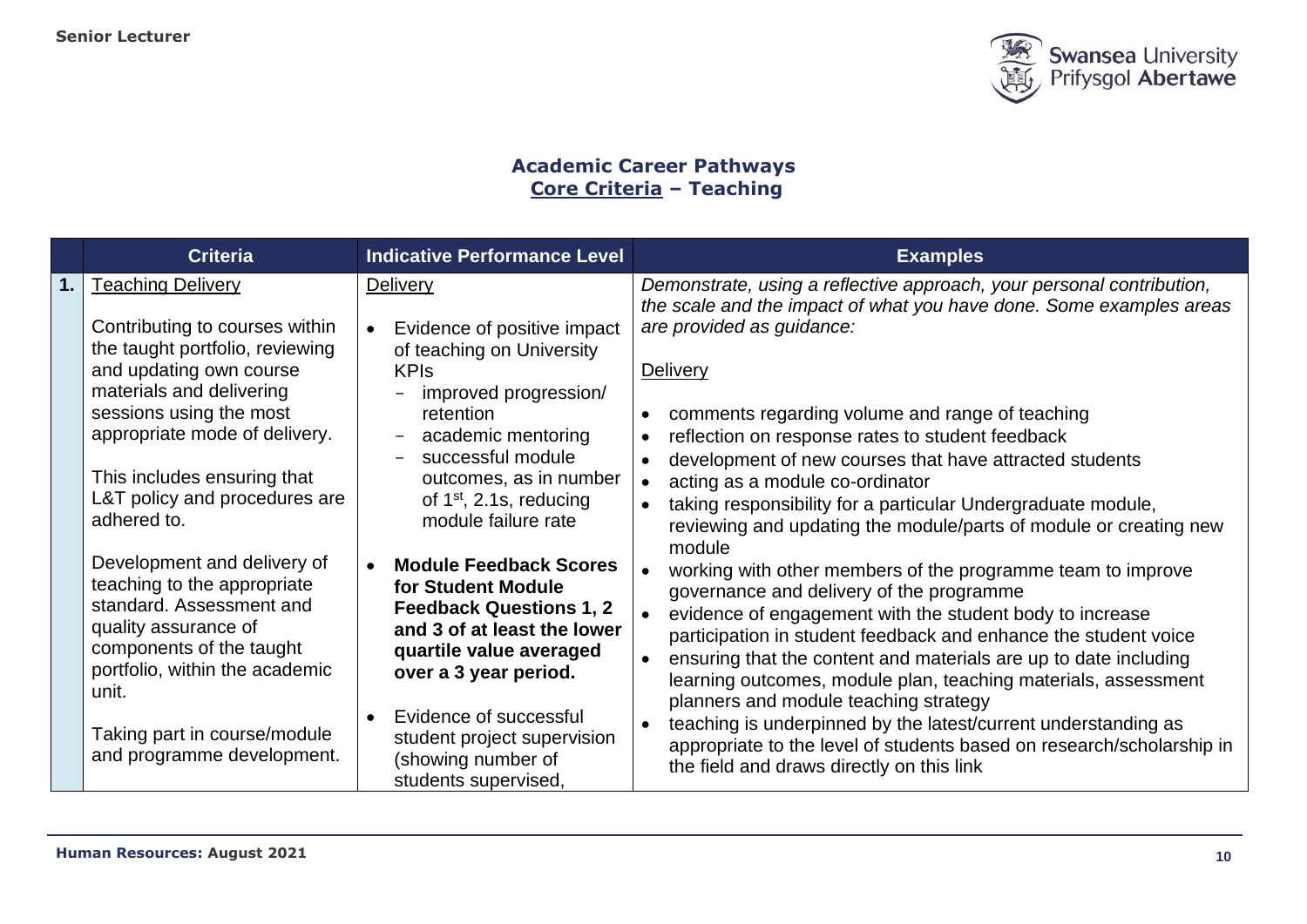

| Contribution to the Student<br>Experience and Employability.    | supporting them through<br>the research process).                                                                 | ensuring effective assessment, clearly linked to the curriculum, with<br>appropriate turnaround of marks and feedback to students, meeting<br>agreed deadlines for return of feedback                                                                                                                                                                                                                                                                                                                                                                                                                                                                                                                         |
|-----------------------------------------------------------------|-------------------------------------------------------------------------------------------------------------------|---------------------------------------------------------------------------------------------------------------------------------------------------------------------------------------------------------------------------------------------------------------------------------------------------------------------------------------------------------------------------------------------------------------------------------------------------------------------------------------------------------------------------------------------------------------------------------------------------------------------------------------------------------------------------------------------------------------|
| Responding to feedback.<br>Engaging with the programme<br>team. | Evidence of successful<br>feedback from professional<br>learners.<br>Evidence of pro-actively<br>seeking feedback | designing and delivering own teaching using appropriate<br>style/method to meet the identified learning objectives<br>successful supervision of project students for undergraduate or<br>postgraduate taught degrees<br>evidence of being an effective academic mentor (evidence might<br>include withdrawal and retention rates at programme level, number<br>of tutees, support with employability activities, widening access &<br>participation)<br>preparing and delivering CPD to professional learners and receiving<br>and acting on feedback<br>receiving positive feedback from students (e.g. module evaluation,<br>meetings with students, online evaluation through student feedback<br>surveys) |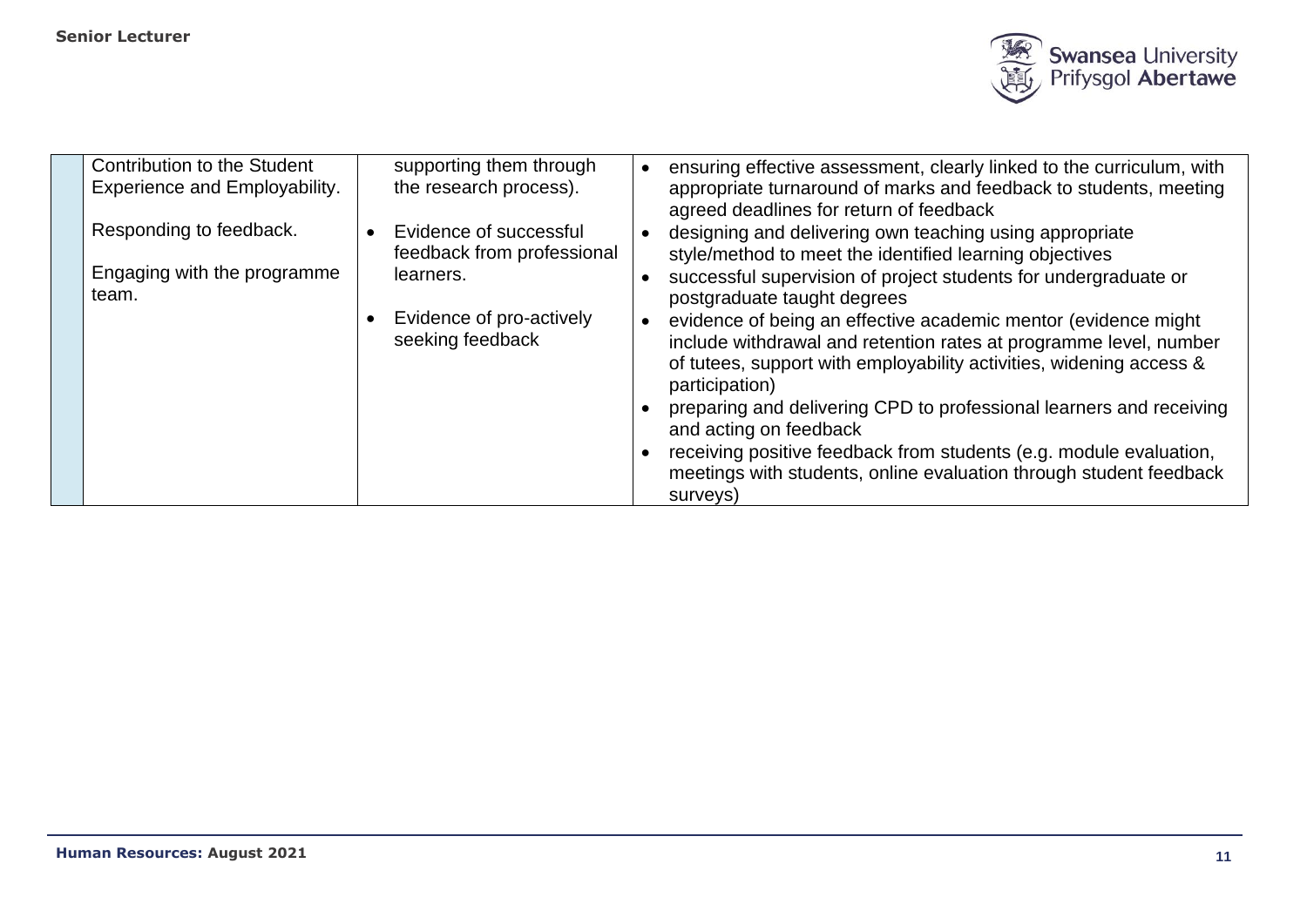

| 2. | <b>Personal Teaching and</b>      | Successful                | Demonstrate, using a reflective approach, your personal contribution,                                                                        |
|----|-----------------------------------|---------------------------|----------------------------------------------------------------------------------------------------------------------------------------------|
|    | <b>Improving Practice</b>         | implementation of         | the scale and the impact of what you have done. Some examples areas                                                                          |
|    |                                   | improvements in teaching. | are provided as guidance:                                                                                                                    |
|    | Demonstrating awareness of        |                           |                                                                                                                                              |
|    | current research and              | Evidence of ongoing       | Involvement in CPD activities, such as peer review, workshops,                                                                               |
|    | knowledge in the field and        | personal development via  | professional development courses that have led to an enhancement                                                                             |
|    | integrating this into teaching by | CPD over the last three   | in your own teaching practice                                                                                                                |
|    | developing practice in the light  | years and evidence of its | actively engaging in reviewing and developing provision<br>$\bullet$                                                                         |
|    | of this activity.                 | impact on teaching.       | adapting teaching delivery and content appropriately in the light of<br>formal and informal feedback received                                |
|    |                                   |                           | putting forward ideas to improve and update a particular course in                                                                           |
|    |                                   |                           | order to make it more attractive to students                                                                                                 |
|    |                                   |                           | bringing material up to date to fit current policy content and<br>professional body requirements                                             |
|    |                                   |                           | adapting work in the light of comments from external examiners or<br>peers                                                                   |
|    |                                   |                           | innovation in teaching methods and assessment of that innovation                                                                             |
|    |                                   |                           | revising teaching to ensure that it is relevant to the whole student                                                                         |
|    |                                   |                           | experience to take account of employability or widening access                                                                               |
|    |                                   |                           | <b>issues</b>                                                                                                                                |
|    |                                   |                           | giving consideration to any particular needs of international students/<br>disabled students / non-traditionally qualified / non-traditional |
|    |                                   |                           | students when providing teaching                                                                                                             |
|    |                                   |                           | Further examples of teaching innovation can be found on the <b>SALT</b>                                                                      |
|    |                                   |                           | website                                                                                                                                      |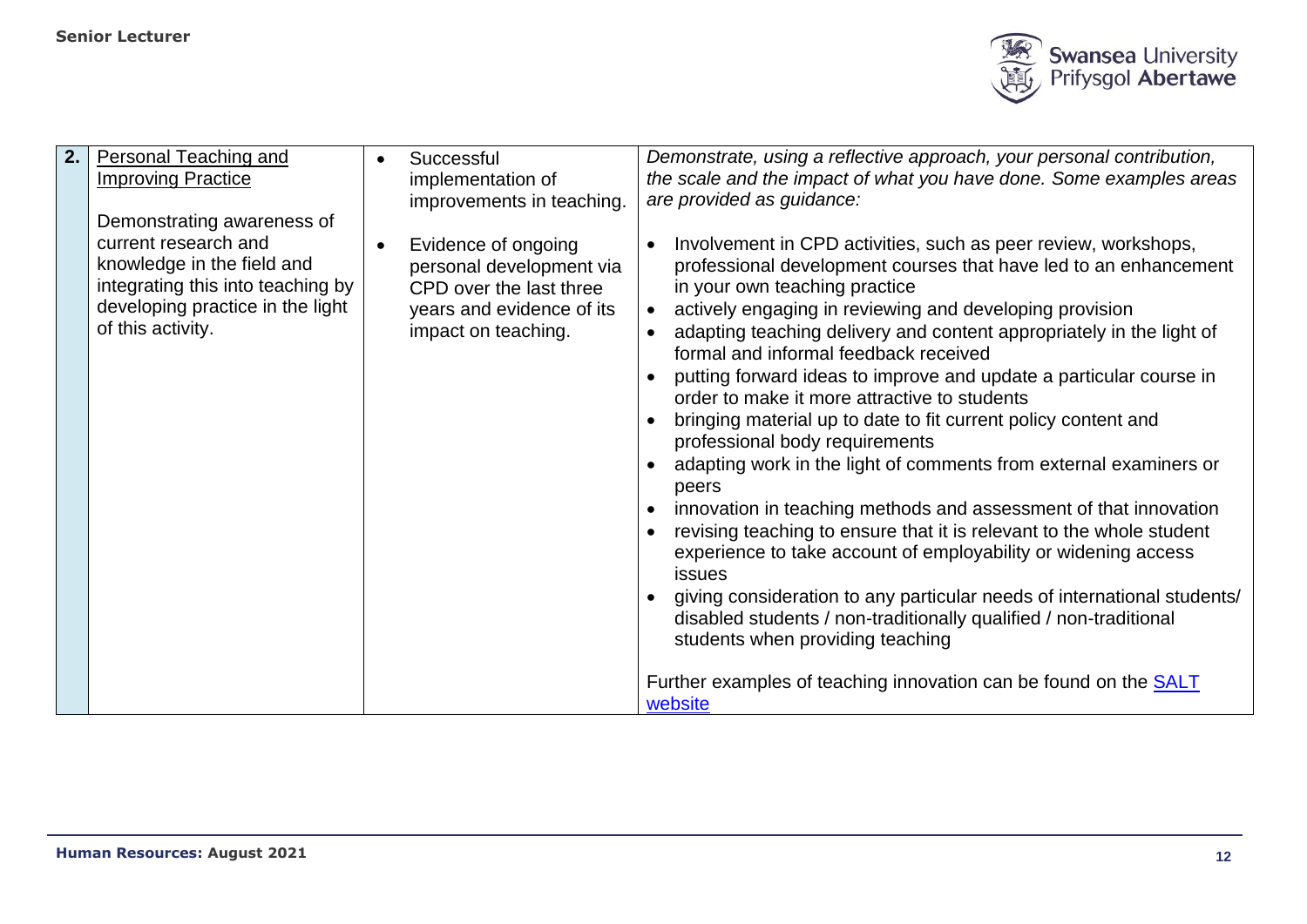

| 3.         | <b>Professional Recognition</b><br>Undertaking and completing a<br>professional teaching<br>qualification.                                          | <b>Holding or actively working</b><br>towards and obtaining HEA<br>Fellowship or equivalent as<br>recognised by HESA.<br>(Please see revised definition<br>for 2021 of "working towards"<br>in appendix C)          | Demonstrate, using a reflective approach, your personal contribution,<br>the scale and the impact of what you have done. Some examples areas<br>are provided as guidance:<br>fellowship of the HEA or working towards HEA Fellowship or<br>equivalent e.g. the AOME (Medical Educators Recognition)<br>undertaking and completing a recognised teaching qualification such<br>as the accredited Teaching in Higher Education qualification (tHE)<br>course, PGCE or another recognised professional teaching<br>qualification<br>peer recognition in the discipline<br>participating as an external examiner<br>ELTA and other teaching awards |
|------------|-----------------------------------------------------------------------------------------------------------------------------------------------------|---------------------------------------------------------------------------------------------------------------------------------------------------------------------------------------------------------------------|------------------------------------------------------------------------------------------------------------------------------------------------------------------------------------------------------------------------------------------------------------------------------------------------------------------------------------------------------------------------------------------------------------------------------------------------------------------------------------------------------------------------------------------------------------------------------------------------------------------------------------------------|
| 4.1<br>DI- | <b>Advancing and Applying</b><br><b>Practice across the community</b><br>Responsibility for working with<br>others to advance teaching<br>practice. | Evidence of contribution to<br>$\bullet$<br>School, Subject or<br>Department teaching<br>development over the last<br>three years and evidence of<br>its impact on teaching.<br>Evidence of feedback from<br>peers. | Demonstrate, using a reflective approach, your personal contribution,<br>the scale and the impact of what you have done. Some examples areas<br>are provided as guidance.<br>contributing to Faculty/School/Department teaching development<br>disseminating good practice to others<br>engaging positively in the peer observation process<br>involvement in reviewing teaching approaches or module/programme<br>curricula<br>contribution to School Review progress<br>attendance at a conference, which has led to an enhancement in<br>teaching practice                                                                                  |

• Indicative Performance Levels have been calculated on a full-time Equivalent basis. To ensure transparency, consistency and inclusivity, expectations must be realistic with regards to quantity of output. For those working on a part-time contract these levels must be calculated pro-rata. Staff that have individual circumstances should also have the opportunity to share the impact of these on their activity.

• Where there is more than one Indicative Performance Level, the University's strategic priority is indicated in bold.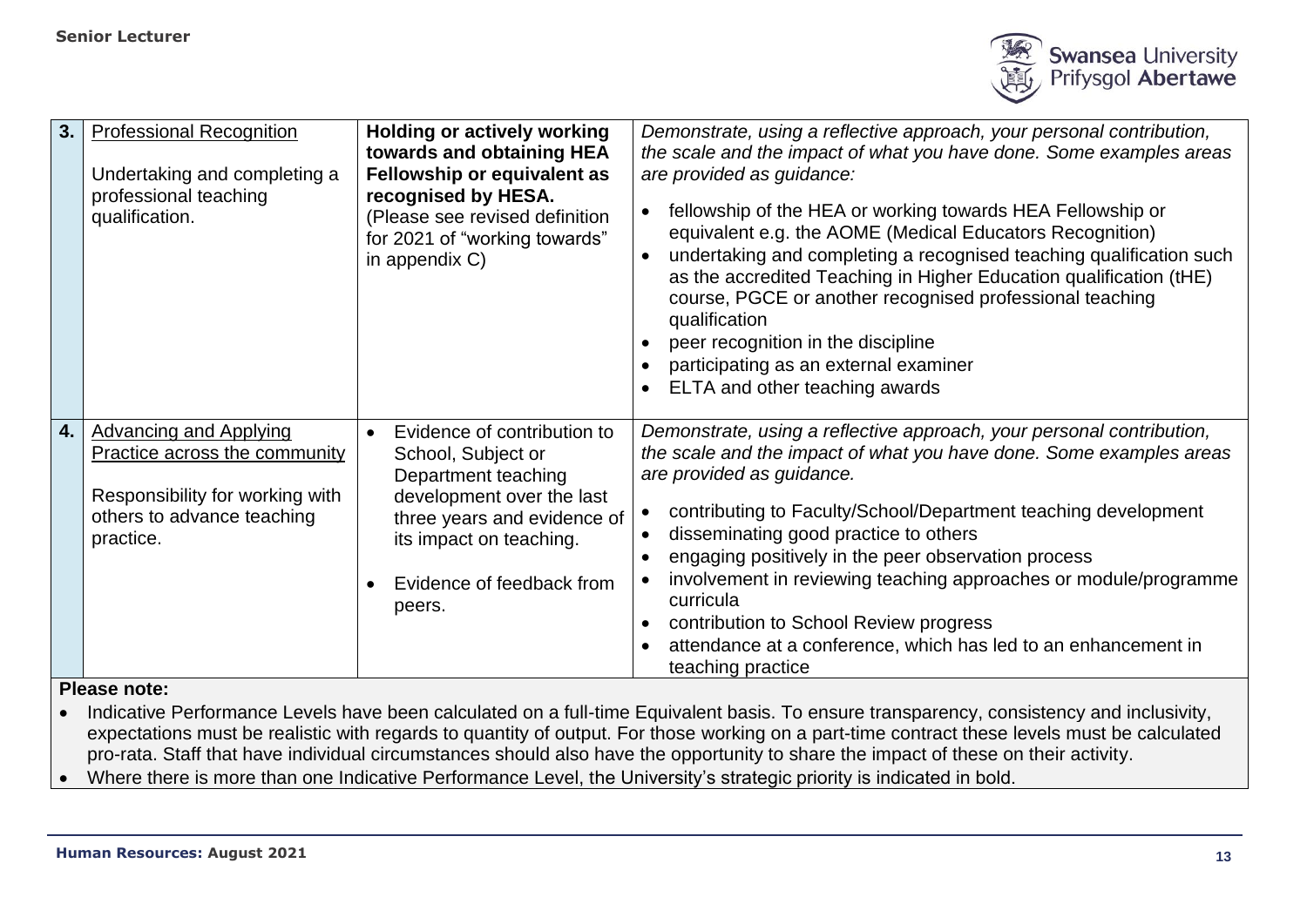

# **Academic Career Pathways Enhanced Criteria – Research**

|    | <b>Criteria</b>                                                                                                                               | <b>Indicative Performance Level</b>                                                                                                                                                                                                                | <b>Examples</b>                                                                                                                                                                                                                                                                                                                                                                                                                                                                                                                                                                                                                                                                                                                                                                                                                                                                                                                                                                                                                                                                                                                                                |
|----|-----------------------------------------------------------------------------------------------------------------------------------------------|----------------------------------------------------------------------------------------------------------------------------------------------------------------------------------------------------------------------------------------------------|----------------------------------------------------------------------------------------------------------------------------------------------------------------------------------------------------------------------------------------------------------------------------------------------------------------------------------------------------------------------------------------------------------------------------------------------------------------------------------------------------------------------------------------------------------------------------------------------------------------------------------------------------------------------------------------------------------------------------------------------------------------------------------------------------------------------------------------------------------------------------------------------------------------------------------------------------------------------------------------------------------------------------------------------------------------------------------------------------------------------------------------------------------------|
| 1. | <b>Research Outputs and Activity</b><br>A record of research outputs<br>and their dissemination in<br>quality publications or other<br>media. | At least four 3* outputs<br>$\bullet$<br>over a 5 year period.<br><b>OR</b><br>Author or Co-Author on an<br>$\bullet$<br>impact case study for REF<br>2021 (Green at every level in<br>current year) plus three 3*<br>outputs in the last 5 years. | Demonstrate, using a reflective approach, your personal contribution, the<br>scale and the impact of what you have done. Some example areas are<br>provided as guidance:<br>comments regarding the publication quality score $(0-12)^*$ , particularly<br>where a publication is at a threshold between one level and another<br>evidence of a sustained contribution to a research area and a<br>capacity to influence that area<br>a record of regular publication of original research (publication of<br>monographs and books in peer-reviewed publications in<br>internationally recognised journals, contributions to edited volumes,<br>scholarly editions, catalogues, major research databases and<br>outputs in media appropriate to the discipline)<br>other evidence that would indicate quality of publication, such as<br>quality of the journal, publisher, as appropriate to the field<br>working with colleagues to ensure activities are aligned to the<br>University and Faculty Research strategy for outputs and activity<br>*Further information regarding publication quality score (0-12) can be<br>found on the: REF Share-point site |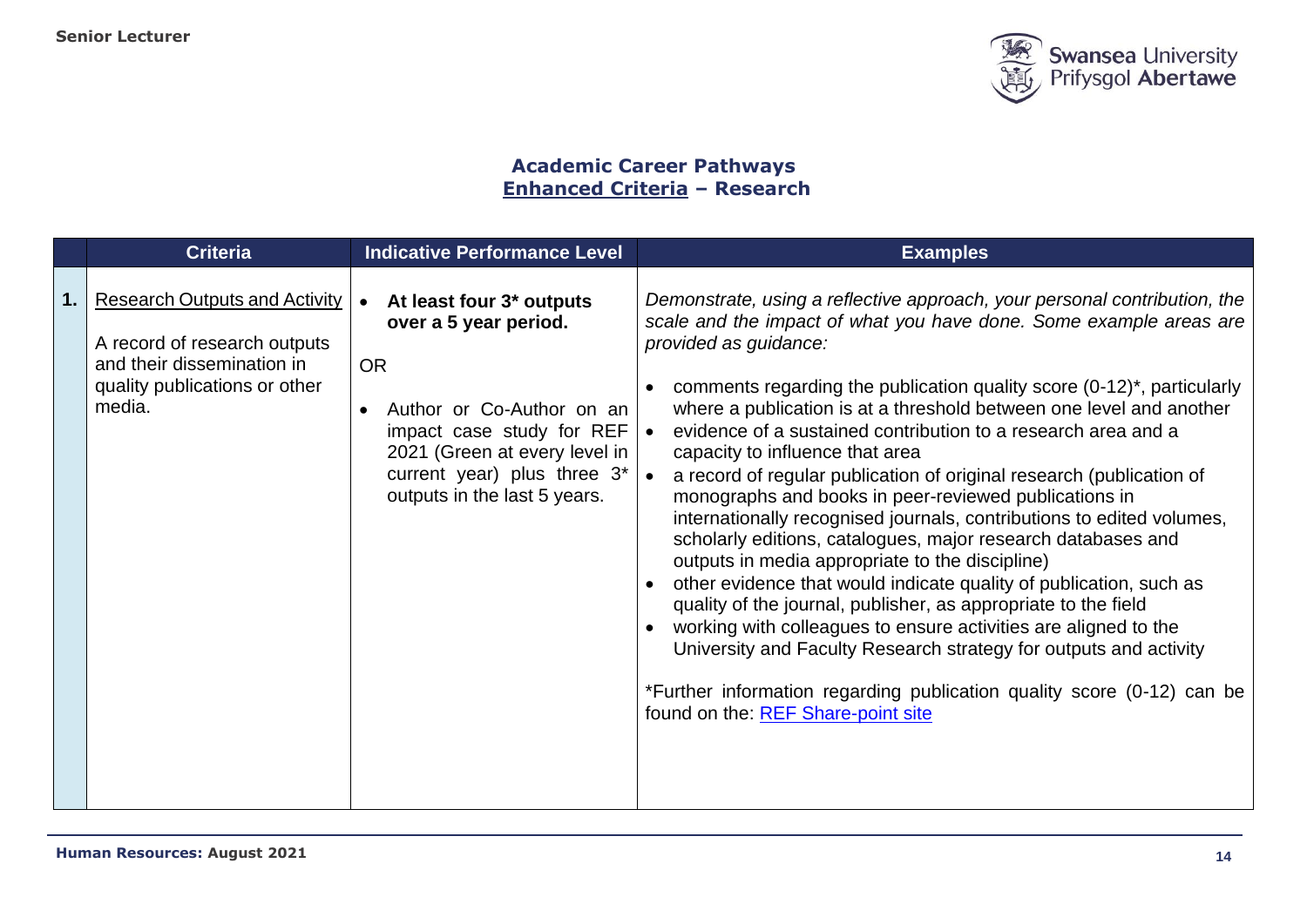

| 2. | <b>Research Projects and Grants</b><br>Success in securing<br>resources to underpin<br>research activity with<br>responsibility for designing,<br>planning and managing a<br>sustained programme of<br>research and of conducting<br>original investigations within<br>agreed timescales and<br>budgets. | Award of a research grant as PI<br>or Co I over the last 5 years with<br>a total value of the Lower<br>Quartile band for the discipline<br>(see table at appendix A).                                                                                                                       | Demonstrate, using a reflective approach, your personal contribution, the<br>scale and the impact of what you have done. Some example areas are<br>provided as guidance:<br>responsible for a research project or a significant part of a large<br>project, from inception to completion<br>evidence of awards of funding bodies for resources to carry out<br>research e.g. UK RI, EU, charities or business as appropriate to the<br>discipline<br>evidence of the application of appropriate methodologies to address<br>the research project<br>working with colleagues to ensure activities are aligned to the<br>University and Faculty Research strategy for projects and grants<br>Supporting on the delivery of a major grant or project, with<br>demonstrable outcomes |
|----|----------------------------------------------------------------------------------------------------------------------------------------------------------------------------------------------------------------------------------------------------------------------------------------------------------|---------------------------------------------------------------------------------------------------------------------------------------------------------------------------------------------------------------------------------------------------------------------------------------------|----------------------------------------------------------------------------------------------------------------------------------------------------------------------------------------------------------------------------------------------------------------------------------------------------------------------------------------------------------------------------------------------------------------------------------------------------------------------------------------------------------------------------------------------------------------------------------------------------------------------------------------------------------------------------------------------------------------------------------------------------------------------------------|
|    | Esteem<br>Recognition for contribution<br>to the discipline through<br>making a personal<br>contribution on research<br>developments.                                                                                                                                                                    | Evidence of peer recognition<br>$\bullet$<br>over the last 5 years.<br>Presenting contributions at<br>conferences, workshops,<br>seminars and other<br>appropriate events. At least<br>one presentation with a<br>national or international<br>reach on at least 3 occasions<br>in 5 years. | Demonstrate, using a reflective approach, your personal contribution, the<br>scale and the impact of what you have done. Some example areas are<br>provided as guidance:<br>presentations at conferences, workshops and other fora<br>active Membership of appropriate Professional Body<br>Learned<br>Society<br>participating in and setting up specialist groups<br>participating in or initiating collaborative research projects<br>participating in multi-disciplinary research teams<br>participating in international collaborations<br>recognition by academic or professional bodies, for example, through<br>awards, prizes, nominations etc                                                                                                                          |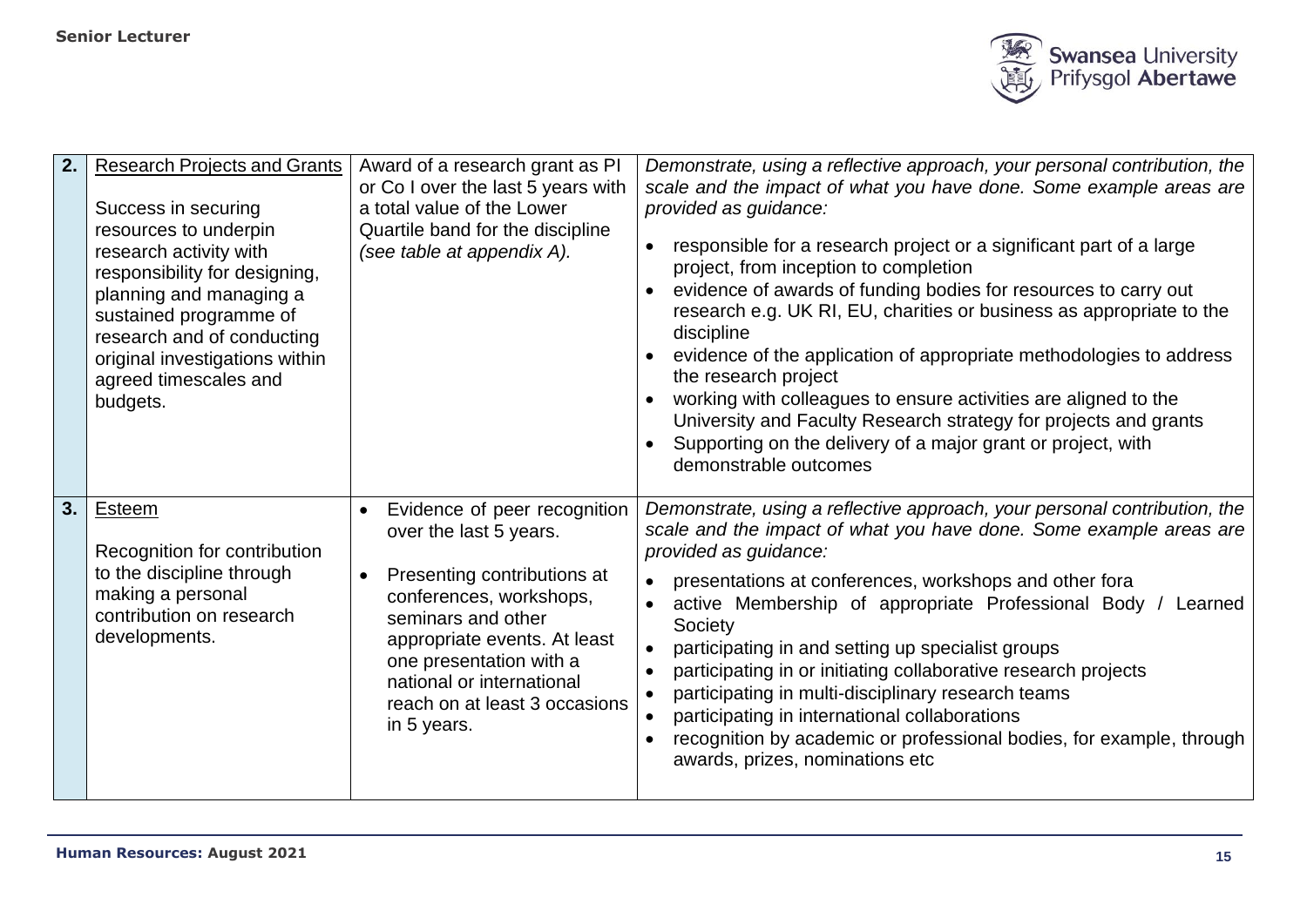

|                                                                                                                                                                                                                                                                                                                    | working with colleagues on the successful organisation of an<br>international conference and editorship of proceedings                                                                                                                                                                                                                                                                                                                                                                                                                                                                                                                                                                                                                                                                                                                                                                                                                                                                                                                |
|--------------------------------------------------------------------------------------------------------------------------------------------------------------------------------------------------------------------------------------------------------------------------------------------------------------------|---------------------------------------------------------------------------------------------------------------------------------------------------------------------------------------------------------------------------------------------------------------------------------------------------------------------------------------------------------------------------------------------------------------------------------------------------------------------------------------------------------------------------------------------------------------------------------------------------------------------------------------------------------------------------------------------------------------------------------------------------------------------------------------------------------------------------------------------------------------------------------------------------------------------------------------------------------------------------------------------------------------------------------------|
| 4.<br>Postgraduate Research<br>Acting as first or second<br><b>Student Supervision and</b><br>supervisor of at least 1 current<br>PGR student.<br>Development<br>Responsibility for effective<br>postgraduate research<br>student supervision.<br>A record of PGR supervision<br>and completion, including<br>PhD. | Demonstrate, using a reflective approach, your personal contribution, the<br>scale and the impact of what you have done. Some example areas are<br>provided as guidance:<br>comments regarding completion rates and changes<br>in exit<br>qualifications<br>evidence of success from enrolment to completion<br>evidence of supervising, joint supervising (e.g. of an interdisciplinary<br>researcher) or second supervising postgraduate research, PhD, MRes<br>students<br>evidence of supervision or joint supervision (e.g. of an interdisciplinary<br>researcher) of postgraduate dissertations, theses and projects<br>observing a viva<br>working with academic and/or professional service colleagues to<br>ensure PGR activities which underpin the PGR stream of the<br>Research and Innovation Strategy, feature and highlight the role and<br>excellence of supervision<br>working with colleagues on a University level to change, encourage<br>and embed a PGR culture of engagement, leading to impactful<br>research |

- Indicative Performance Levels have been calculated on a full-time Equivalent basis. To ensure transparency, consistency and inclusivity, expectations must be realistic with regards to quantity of output. For those working on a part-time contract these levels must be calculated pro-rata. Staff that have individual circumstances should also have the opportunity to share the impact of these on their activity.
- Where there is more than one Indicative Performance Level, the University's strategic priority is indicated in bold.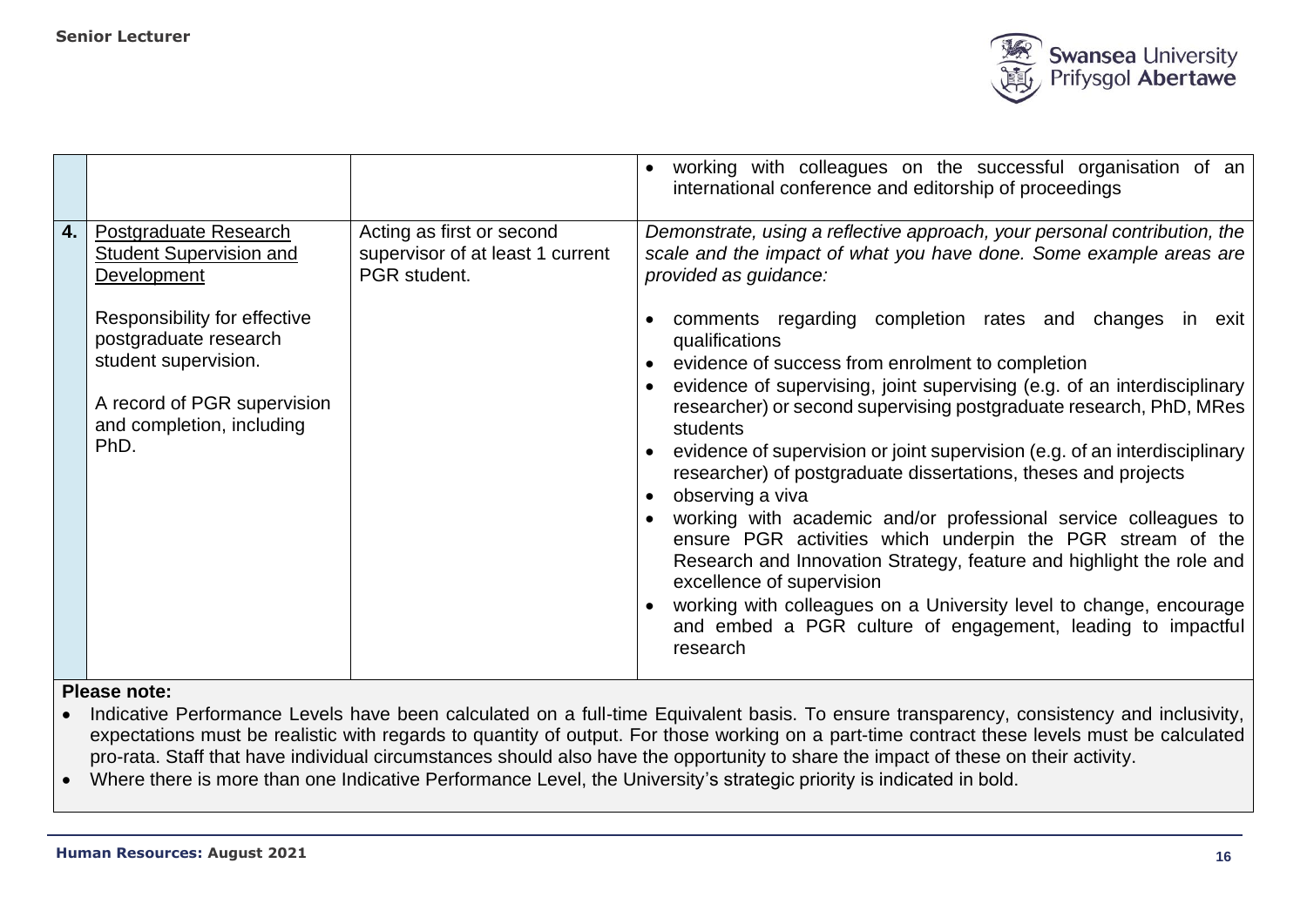

# **Academic Career Pathways Enhanced Criteria – Teaching and Scholarship**

|               | <b>Criteria</b>                                                                                                                                                                                                                                                                                                                     | <b>Indicative Performance Level</b>                                                                                                                                                                                                                                                                                                                                                                                                                                                                                                                                                                                                                                           | <b>Examples</b>                                                                                                                                                                                                                                                                                                                                                                                                                                                                                                                                                                                                                                                                                                                                                                                                                                                                                                                                                                                                                                                                                                                                                                                                                                                                                                                                       |
|---------------|-------------------------------------------------------------------------------------------------------------------------------------------------------------------------------------------------------------------------------------------------------------------------------------------------------------------------------------|-------------------------------------------------------------------------------------------------------------------------------------------------------------------------------------------------------------------------------------------------------------------------------------------------------------------------------------------------------------------------------------------------------------------------------------------------------------------------------------------------------------------------------------------------------------------------------------------------------------------------------------------------------------------------------|-------------------------------------------------------------------------------------------------------------------------------------------------------------------------------------------------------------------------------------------------------------------------------------------------------------------------------------------------------------------------------------------------------------------------------------------------------------------------------------------------------------------------------------------------------------------------------------------------------------------------------------------------------------------------------------------------------------------------------------------------------------------------------------------------------------------------------------------------------------------------------------------------------------------------------------------------------------------------------------------------------------------------------------------------------------------------------------------------------------------------------------------------------------------------------------------------------------------------------------------------------------------------------------------------------------------------------------------------------|
| $\mathbf 1$ . | <b>Teaching Delivery</b><br>Effective delivery of the<br>teaching, assessment and<br>quality assurance of modules<br>or other equivalent<br>components of the taught<br>portfolio.<br>Reviewing course content<br>and materials, and<br>developing, designing and<br>updating materials in<br>compliance with quality<br>standards. | Delivery<br>Evidence of impact of teaching<br>on university KPIs<br>improved progression/<br>retention on courses and<br>subject area<br>evidence of being an<br>especially effective<br>academic mentor<br>successful module<br>outcomes, as in number of<br>1st, 2.1s, reducing module<br>failure rate<br><b>Module Feedback Scores for</b><br>Student module feedback<br>questions 1, 2 and 3 of at<br>least the 35 <sup>th</sup> percentile*<br>value averaged over a 3 year<br>period (see detail in<br><b>APPENDIX B).</b><br>*please note that the 35 <sup>th</sup> percentile is between<br>the lower quartile (25%) and the median (50%)<br>Evidence of pro-actively | Demonstrate, using a reflective approach, your personal contribution,<br>the scale and the impact of what you have done. Some examples<br>areas are provided as guidance:<br>comments regarding volume and range of teaching<br>$\bullet$<br>reflection on response rates to student feedback<br>$\bullet$<br>leading high quality teaching as evidenced by positive feedback<br>$\bullet$<br>received from students, colleagues, external examiners<br>updating modules in light of new findings or developments within<br>$\bullet$<br>the discipline and having discussion topics around new research<br>within the module<br>growth in student numbers as a result of new course provision<br>$\bullet$<br>evidence of being an especially effective academic mentor<br>$\bullet$<br>acting as Module Co-ordinator/Leader for several modules or as<br><b>Head of Year</b><br>contribution to the student experience and employability<br>$\bullet$<br>evidence of engagement with the student body to increase<br>$\bullet$<br>participation in student feedback and enhance the student voice<br>evidence of supervising or co-supervising postgraduate research,<br>PhD, MRes students<br>receiving positive feedback from students (e.g. module evaluation,<br>meetings with students, online evaluation through student<br>feedback surveys) |
|               |                                                                                                                                                                                                                                                                                                                                     | seeking feedback                                                                                                                                                                                                                                                                                                                                                                                                                                                                                                                                                                                                                                                              |                                                                                                                                                                                                                                                                                                                                                                                                                                                                                                                                                                                                                                                                                                                                                                                                                                                                                                                                                                                                                                                                                                                                                                                                                                                                                                                                                       |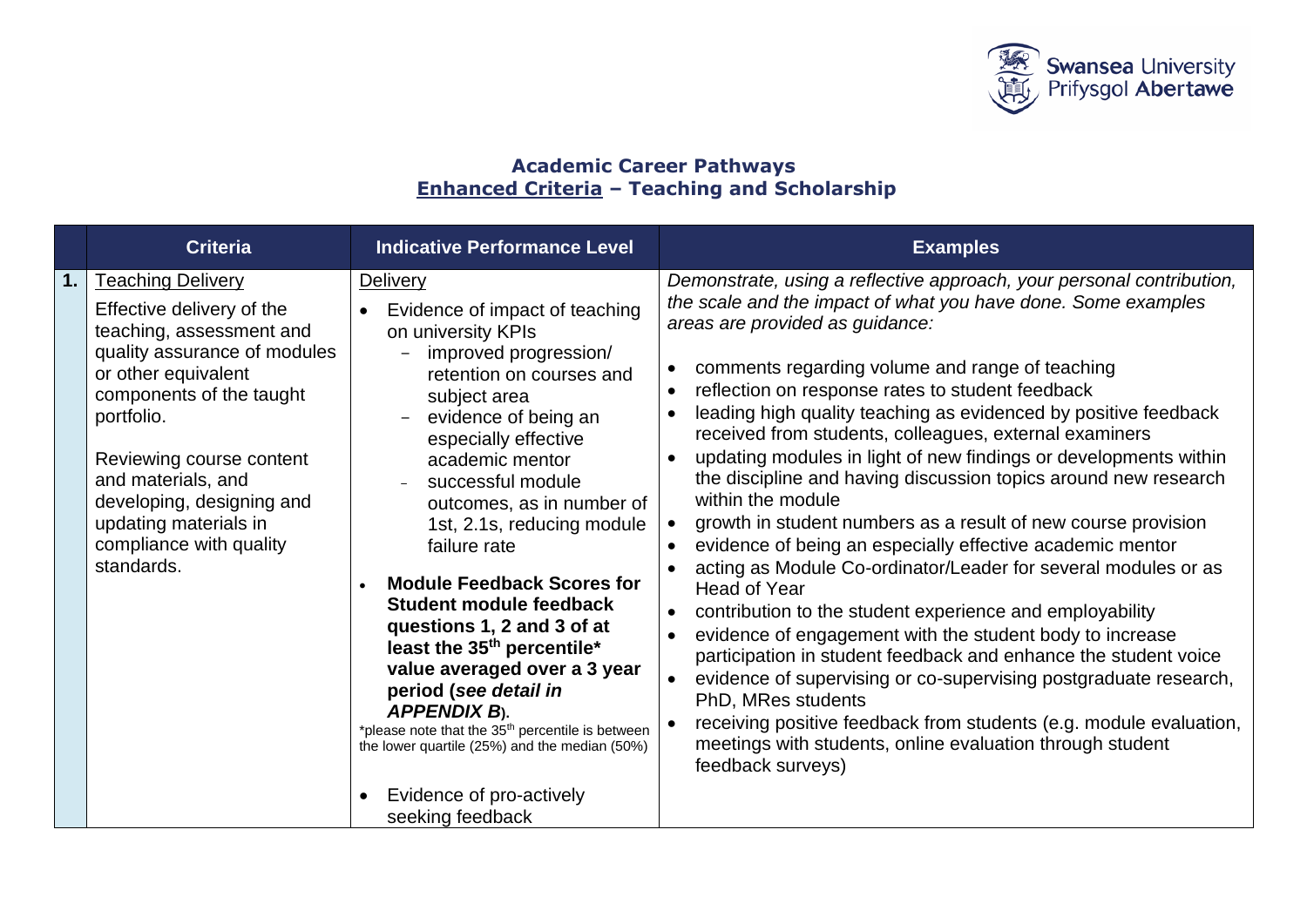

| 2. | Personal Teaching and<br><b>Improving Practice</b><br>Teaching practice informed<br>by own or others' research or<br>informed by personal<br>practice.<br>This includes (i) the teaching<br>activities which the individual<br>engages in, and (ii) content of<br>the teaching which the<br>individual imparts being up-<br>to-date knowledge. | Successful implementation of<br>teaching improvement and<br>module design with evidence of<br>positive change.<br>Demonstrating innovative<br>evidence-based practice in<br>teaching (through presentations<br>at e.g. HEA and SALT or<br>through publication). | Demonstrate, using a reflective approach, your personal contribution,<br>the scale and the impact of what you have done. Some examples<br>areas are provided as guidance:<br>demonstrating innovative practice in teaching recognition for<br>teaching innovation within 3 years (through e.g. HEA and SALT)<br>Involvement in CPD activities, such as peer review, workshops,<br>$\bullet$<br>professional development courses that have led to an<br>enhancement in your own teaching practice<br>working with colleagues on teaching innovation within a<br>professional body with impact across the sector<br>evidence of responding to student, peer or external examiner<br>feedback or professional, learners through CPD activity<br>Further examples of teaching innovation can be found on the <b>SALT</b><br>website |
|----|------------------------------------------------------------------------------------------------------------------------------------------------------------------------------------------------------------------------------------------------------------------------------------------------------------------------------------------------|-----------------------------------------------------------------------------------------------------------------------------------------------------------------------------------------------------------------------------------------------------------------|---------------------------------------------------------------------------------------------------------------------------------------------------------------------------------------------------------------------------------------------------------------------------------------------------------------------------------------------------------------------------------------------------------------------------------------------------------------------------------------------------------------------------------------------------------------------------------------------------------------------------------------------------------------------------------------------------------------------------------------------------------------------------------------------------------------------------------|
| 3. | <b>Professional Recognition</b><br>Success in contributing to the<br>wider academic community<br>with demonstrable impact<br>and recognition from internal<br>and external sources.<br>Contribution to institutional<br>teaching impact.                                                                                                       | <b>Fellowship of HEA or</b><br>$\bullet$<br>equivalent.<br>Evidence of contribution at<br>$\bullet$<br>Faculty/School/Department<br>and/or institutional level.<br>External national recognition<br>via specialist role.<br>Institutional teaching award.       | Demonstrate, using a reflective approach, your personal contribution,<br>the scale and the impact of what you have done. Some examples<br>areas are provided as guidance:<br>evidence of contribution to quality assurance or quality<br>$\bullet$<br>enhancement, for example through membership of institutional or<br>Faculty/School/Department working group or sub-committee with<br>evidence of setting policy and strategy for subject area or<br>department<br>fellowship of the Higher Education Academy/PGCtHE or<br>equivalent or other HE teaching qualification<br><b>SALT/SEA/SAILS Lead</b>                                                                                                                                                                                                                      |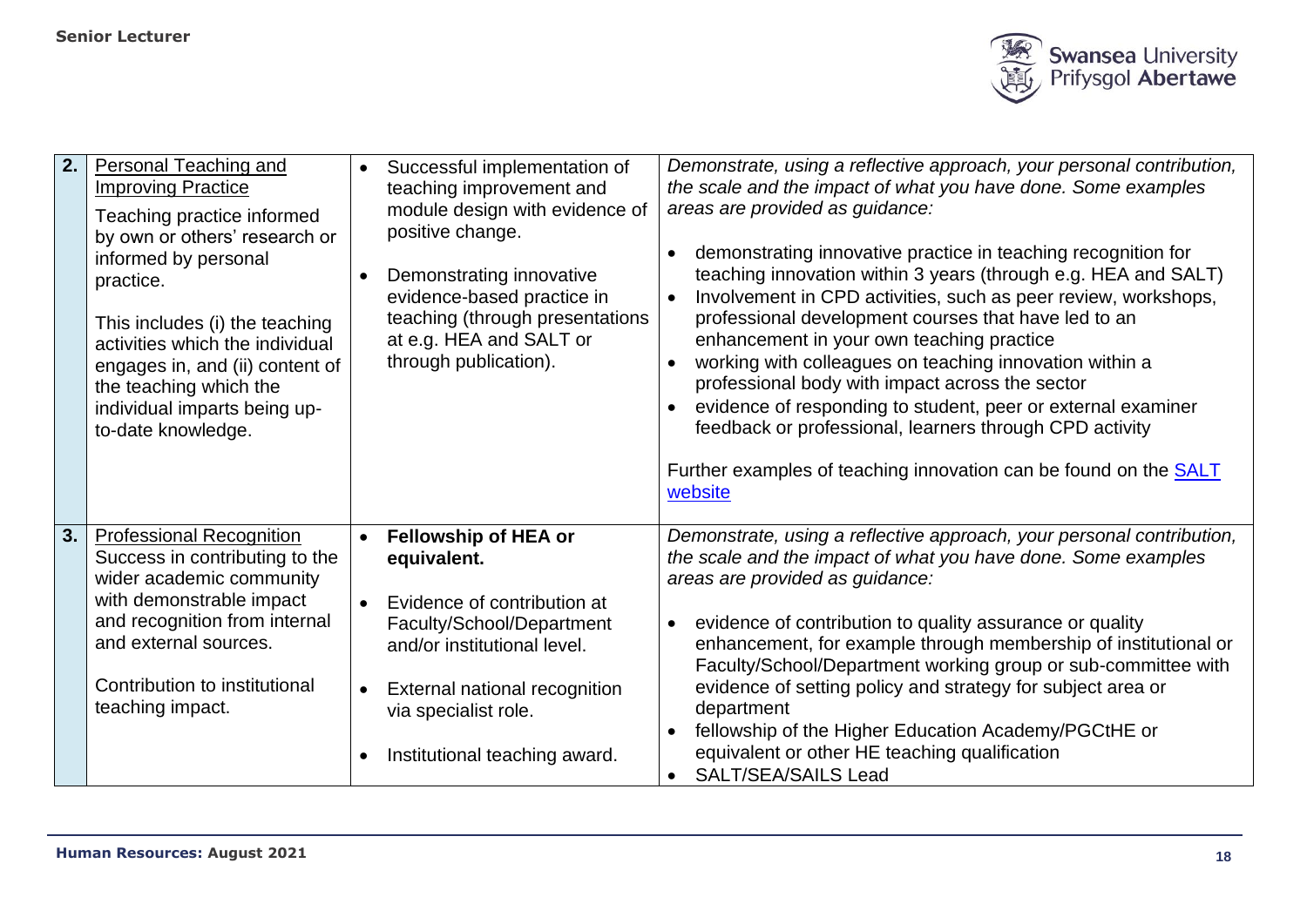

|    |                                     |                                                          | evidence of commitment to working in an External advisory<br>capacity in relation to teaching and quality for example as an<br>External Examiner, subject specialist or external reviewer<br>evidence of successful publication or presentation on pedagogic |
|----|-------------------------------------|----------------------------------------------------------|--------------------------------------------------------------------------------------------------------------------------------------------------------------------------------------------------------------------------------------------------------------|
|    |                                     |                                                          | practice, curriculum design or teaching innovation<br>recognition for teaching excellence through awards, prizes or                                                                                                                                          |
|    |                                     |                                                          | nominations                                                                                                                                                                                                                                                  |
|    |                                     |                                                          | working with colleagues on teaching innovation within a                                                                                                                                                                                                      |
|    |                                     |                                                          | professional body with impact across the sector                                                                                                                                                                                                              |
|    |                                     |                                                          | 2 publications and 1 conference presentation in a 5 year period                                                                                                                                                                                              |
|    |                                     |                                                          | relevant to teaching and learning.                                                                                                                                                                                                                           |
| 4. | <b>Advancing Practice of others</b> | <b>Evidence of Academy</b>                               | Demonstrate, using a reflective approach, your personal contribution,                                                                                                                                                                                        |
|    | Demonstration of how                | contribution                                             | the scale and the impact of what you have done. Some examples                                                                                                                                                                                                |
|    | innovation, contribution and        | (workshop/champion/                                      | areas are provided as guidance:                                                                                                                                                                                                                              |
|    | development have informed           | conference) in past 5 years                              |                                                                                                                                                                                                                                                              |
|    | practice of others through          | and demonstrating                                        | contributing to developing colleagues' practice at                                                                                                                                                                                                           |
|    | influencing and mentoring.          | implementation through SEA                               | Faculty/School/Department level                                                                                                                                                                                                                              |
|    |                                     | <b>SALT SAILS Academi Hywel</b>                          | engaging with subject educational networks or associations                                                                                                                                                                                                   |
|    |                                     | Teifi or the Academy of<br><b>Professional Learners.</b> | evidence of application for and successfully securing internal or                                                                                                                                                                                            |
|    |                                     |                                                          | external funding for learning and teaching projects                                                                                                                                                                                                          |
|    |                                     | Securing successful funding for                          | developing students through external funding, internships or<br>$\bullet$<br>summer placements                                                                                                                                                               |
|    |                                     | L&T related activities within the                        | working with colleagues on the accreditation of University<br>$\bullet$                                                                                                                                                                                      |
|    |                                     | past 5 years.                                            | programmes by external professional bodies                                                                                                                                                                                                                   |
|    |                                     |                                                          | evidence of successful mentoring of others - staff or PGR student                                                                                                                                                                                            |
|    |                                     | Evidence of successful                                   | - (as a trained mentor in SALT) in their claim for HEA Fellowship                                                                                                                                                                                            |
|    |                                     | mentoring of others through the                          | engaging positively in the peer observation process                                                                                                                                                                                                          |
|    |                                     | HEA Fellowship.                                          | working with colleagues to enable the successful improvement of                                                                                                                                                                                              |
|    |                                     |                                                          | Faculty/School metrics with regard to TEF                                                                                                                                                                                                                    |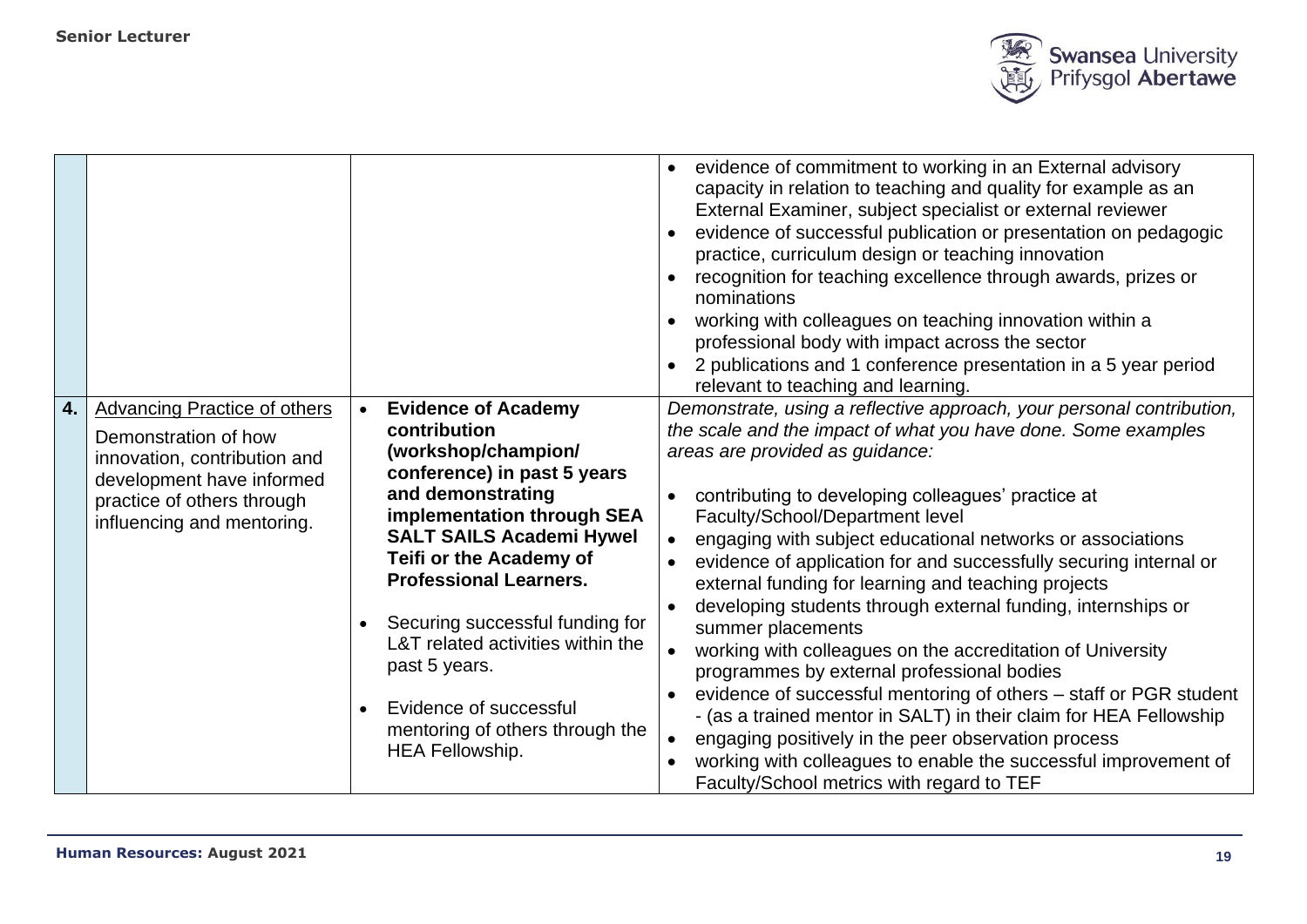

|  |  | Evidence of contribution to<br>School, Subject or Department<br>teaching development over the<br>last three years and evidence<br>of its impact on teaching.<br>Evidence of feedback from<br>peers. |  | working with colleagues to ensure activities are aligned to the<br>University and Faculty Learning and Teaching strategy |  |
|--|--|-----------------------------------------------------------------------------------------------------------------------------------------------------------------------------------------------------|--|--------------------------------------------------------------------------------------------------------------------------|--|
|--|--|-----------------------------------------------------------------------------------------------------------------------------------------------------------------------------------------------------|--|--------------------------------------------------------------------------------------------------------------------------|--|

- Indicative Performance Levels have been calculated on a full-time Equivalent basis. To ensure transparency, consistency and inclusivity, expectations must be realistic with regards to quantity of output. For those working on a part-time contract these levels must be calculated pro-rata. Staff that have individual circumstances should also have the opportunity to share the impact of these on their activity.
- Where there is more than one Indicative Performance Level, the University's strategic priority is indicated in bold.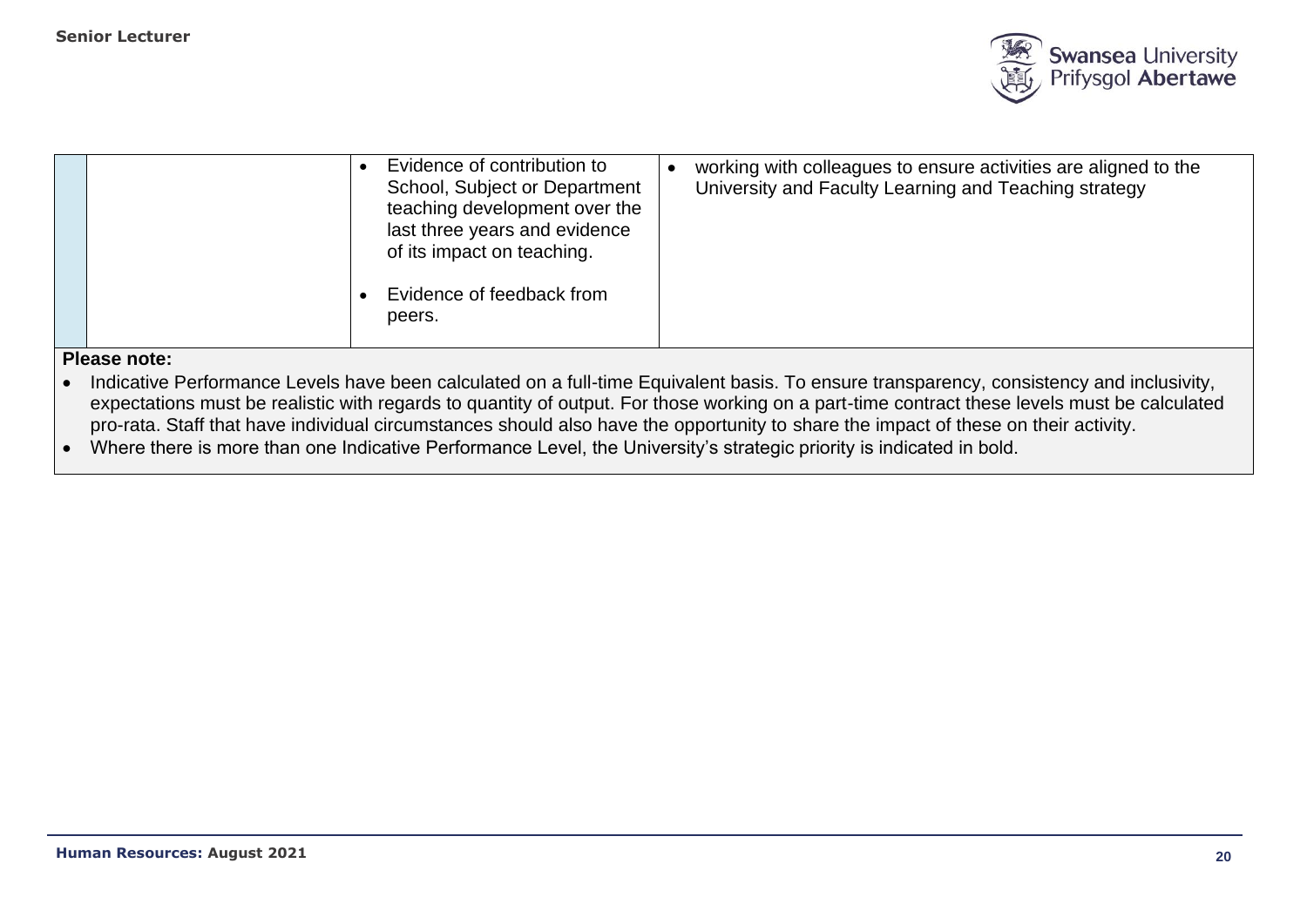

# **Academic Career Pathways Enhanced Criteria – Innovation and Engagement**

Innovation and engagement relates to activities that positively impact external bodies and the University based on academic endeavours. Such activities could be driven by projects that are innovation-led creating new products and processes or civic mission and engagement-led driving new ways of working, educational/research opportunities, public engagement and policy/legal changes. In some instances a body of work will have both an innovation and engagement element.

|                | <b>Criteria</b>                                                                                                                                                                                                                                                                                                                       | <b>Indicative Performance Level</b>                                                                                                                                                                                                                                                                                                                                                                                                                      | <b>Examples</b>                                                                                                                                                                                                                                                                                                                                                                                                                                                                                                                                                                                                                                                                                                                                                                                                                                                                                                                                                                                                                                                                                                                                                              |
|----------------|---------------------------------------------------------------------------------------------------------------------------------------------------------------------------------------------------------------------------------------------------------------------------------------------------------------------------------------|----------------------------------------------------------------------------------------------------------------------------------------------------------------------------------------------------------------------------------------------------------------------------------------------------------------------------------------------------------------------------------------------------------------------------------------------------------|------------------------------------------------------------------------------------------------------------------------------------------------------------------------------------------------------------------------------------------------------------------------------------------------------------------------------------------------------------------------------------------------------------------------------------------------------------------------------------------------------------------------------------------------------------------------------------------------------------------------------------------------------------------------------------------------------------------------------------------------------------------------------------------------------------------------------------------------------------------------------------------------------------------------------------------------------------------------------------------------------------------------------------------------------------------------------------------------------------------------------------------------------------------------------|
| $\mathbf{1}$ . | Outcome and Impact<br>I&E activities leading to<br>demonstrable outcomes<br>adding value to business,<br>government, health and<br>wellbeing, the environment,<br>society, cultural life or other<br>external organisations with<br>significant regional/national<br>impact.<br>N.B. This can be innovation<br>led or engagement led. | A record of regular<br>publication in national<br>publications as appropriate<br>to the area (at least 4 in 5<br>years) with significant<br>regional/national influence.<br><b>OR</b><br>A record of engagement in<br>national media appropriate<br>to the area (over 5 years)<br>with significant<br>regional/national influence.<br><b>OR</b><br><b>Examples which show</b><br>contribution and<br>demonstrable impact on an<br>external organisation, | Demonstrate, using a reflective approach, your personal contribution,<br>the scale and the impact of what you have done. Some examples<br>areas are provided as guidance:<br>regular publication or engagement in national publications,<br>conferences or media appropriate to the area with national or<br>significant regional influence<br>being granted a patent, copyright, trademark or other IP relevant to<br>the discipline in the last 2 years as an individual or in collaboration<br>with others, which has external traction<br>collaborative external agreements demonstrating positive outcomes<br>of successful national or international engagement<br>an innovation led collaborative project, which links academic<br>Faculties/Schools/Departments with external clients with<br>demonstrable impact at significant regional or national level<br>the development of impact work (REF impact cases as an<br>example), study/other relevant impact activities<br>collaborative activities that have demonstrable or measurable<br>impact and benefit to the Faculty/School/Department (e.g. financial,<br>reputational or leading academic partnerships) |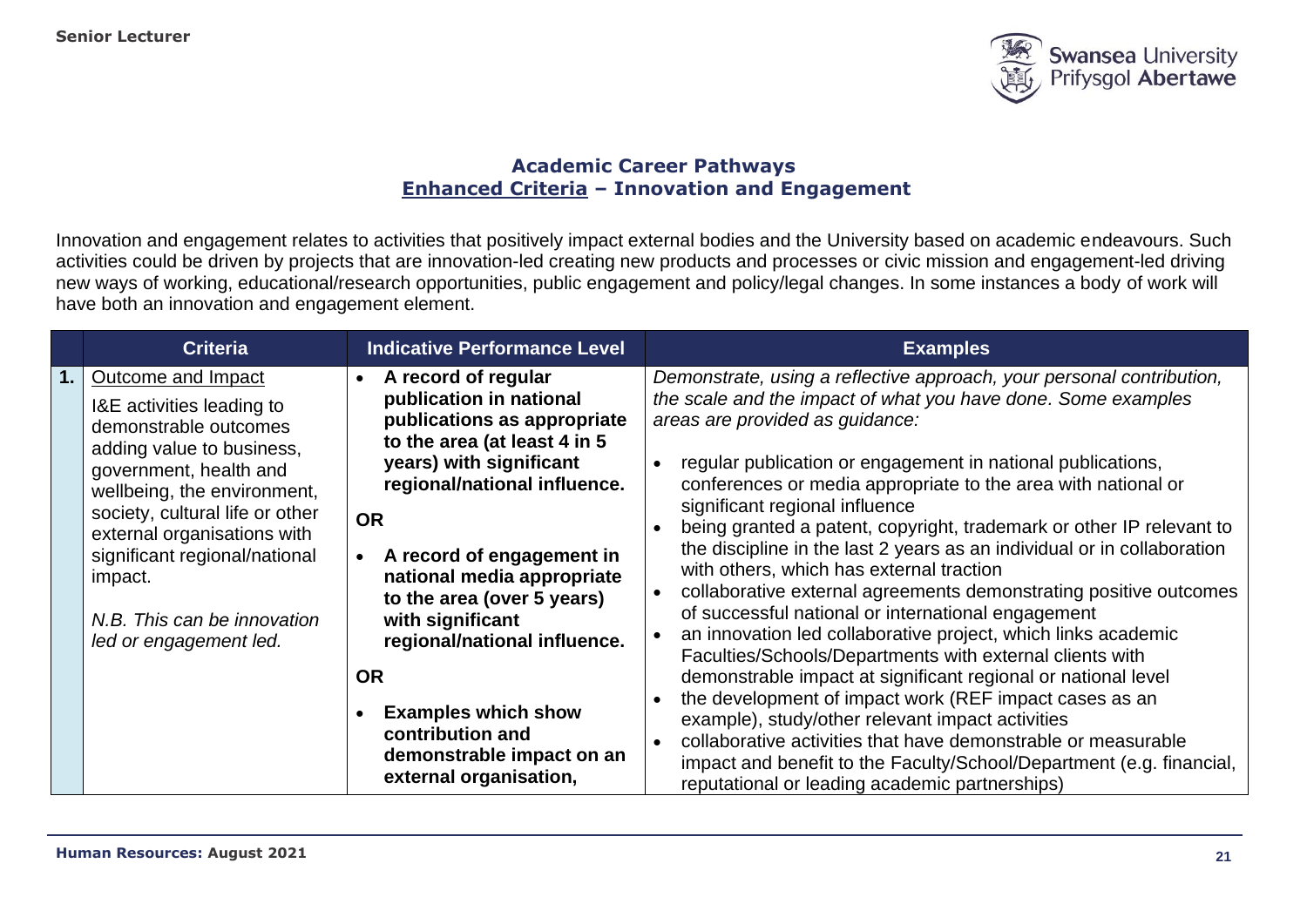

|    |                                                                                                                                                                                                                                  | environment and/or in an<br>area of practice in 5 years.                                                                                                                                                                                                                      | working with colleagues at community level or on networks or on<br>programmes<br>enabling others and collaborating with others to deliver significant<br>impact<br>enabling others and collaborating with others on engagement in<br>education, such as student placements, with demonstrable impact<br>on the programme<br>enabling others and collaborating with others to deliver our civic<br>mission to support national, local and regional challenges to better<br>connect the University with our communities and with demonstrable<br>outcomes (e.g. increasing engagement with our communities and<br>increasing public participation in our events, volunteering, driving<br>ambition in our communities, raising awareness in schools<br>developing relationships with civic leaders)                                                      |
|----|----------------------------------------------------------------------------------------------------------------------------------------------------------------------------------------------------------------------------------|-------------------------------------------------------------------------------------------------------------------------------------------------------------------------------------------------------------------------------------------------------------------------------|--------------------------------------------------------------------------------------------------------------------------------------------------------------------------------------------------------------------------------------------------------------------------------------------------------------------------------------------------------------------------------------------------------------------------------------------------------------------------------------------------------------------------------------------------------------------------------------------------------------------------------------------------------------------------------------------------------------------------------------------------------------------------------------------------------------------------------------------------------|
| 2. | Projects and Income<br>Securing appropriate external<br>resources (funding or other<br>resource) from sponsors to<br>underpin the activity.<br>Designing, planning and<br>managing I&E projects within<br>the agreed timescales. | Evidence of:<br>Leader or a leading partner of<br>a significant project or<br>engagement in the last 5<br>years through securing funds.<br><b>OR</b><br>Leader or a leading partner to<br>a portfolio of smaller projects<br>that together have<br>significance.<br><b>OR</b> | Demonstrate, using a reflective approach, your personal contribution,<br>the scale and the impact of what you have done. Some examples<br>areas are provided as guidance:<br>Leading an innovation led or engagement led project from inception<br>to completion (the project might be significant either because of its<br>funding or because of its reach and impact)<br>evidence of funding from partners to carry out a project or to<br>support international activities<br>planning and successful execution of an educational programme<br>(e.g. CPD or TNE) to meet external partner needs<br>securing funds for and taking forward a programme or project<br>working with colleagues to deliver significant income to enrich<br>Faculty/School/Department activities, e.g. doctoral training centres,<br>transnational education (TNE) income |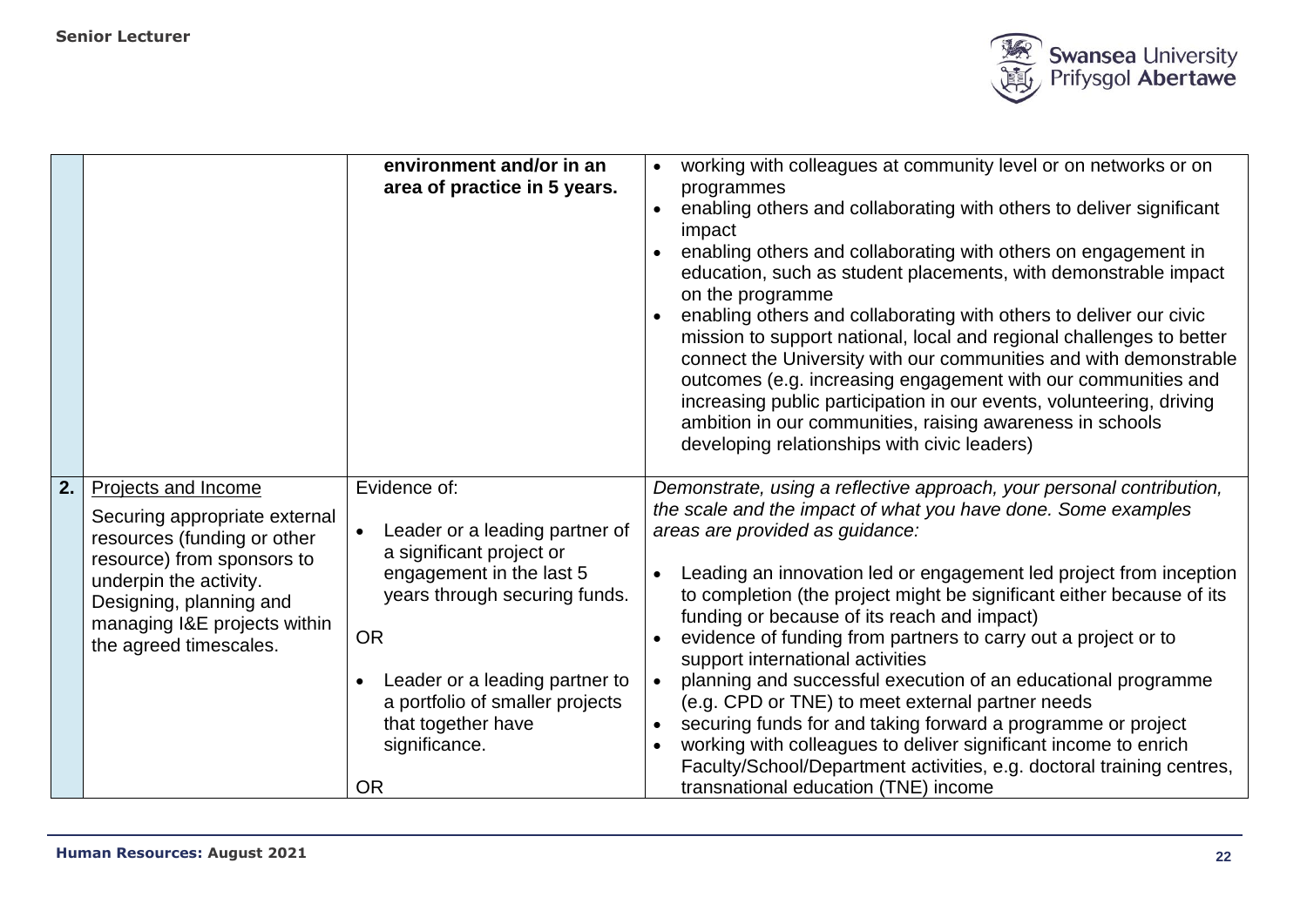

|    |                                                                                                                                                                                                                                                          | Establishing a network to<br>mobilise resources and<br>enable a significant project<br>(the network might be external<br>partners, students or<br>colleagues).                                                                                         | leading an internal change project to enhance working<br>practices/culture<br>working with colleagues on income related I & E consultancy with<br>extent and impact<br>enabling others and collaborating with others to bring in external<br>collaborative income, e.g. based on internally allocated funding<br>such as RWIF as a platform                                                                                                                                                                                                                                                                                                                                                                                                                                                                                     |
|----|----------------------------------------------------------------------------------------------------------------------------------------------------------------------------------------------------------------------------------------------------------|--------------------------------------------------------------------------------------------------------------------------------------------------------------------------------------------------------------------------------------------------------|---------------------------------------------------------------------------------------------------------------------------------------------------------------------------------------------------------------------------------------------------------------------------------------------------------------------------------------------------------------------------------------------------------------------------------------------------------------------------------------------------------------------------------------------------------------------------------------------------------------------------------------------------------------------------------------------------------------------------------------------------------------------------------------------------------------------------------|
| 3. | Esteem<br>Recognition of a contribution<br>to Innovation or Engagement<br>activities<br>(business, government,<br>health and wellbeing, the<br>environment, society, cultural<br>life or other external<br>organisations) at<br>regional/national level. | At least three examples of<br>$\bullet$<br>external recognition by<br>appropriate bodies in the last<br>5 years.<br><b>AND</b><br>At least one conference/fora<br>of regional/national<br>significance in the last two<br>years as an invited speaker. | Demonstrate, using a reflective approach, your personal contribution,<br>the scale and the impact of what you have done. Some examples<br>areas are provided as guidance:<br>working with an external organization to establish a conference,<br>international partnerships or new links with employers leading to<br><b>CPD</b> provision<br>on a committee, special interest group, review panel or network<br>developing local/ regional or national policy or benchmark<br>standards in external organisations<br>recognition by appropriate bodies, for example through awards,<br>prizes, Fellowships, nominations etc<br>advising and influencing external organisations<br>$\bullet$<br>working with colleagues to develop new partnerships that add<br>significant value to the University, e.g. with community groups |
| 4. | <b>Influencing and Promoting</b><br>the I&E Environment in the<br><b>University</b><br>Influencing and embedding<br>innovation and / or<br>engagement through acting                                                                                     | At least one example in the last 2<br>years at<br>Faculty/School/Department level<br>demonstrating the change that<br>has been brought about in the<br>Faculty/School/Department.                                                                      | Demonstrate, using a reflective approach, your personal contribution,<br>the scale and the impact of what you have done. Some examples<br>areas are provided as guidance:<br>bringing I&E and entrepreneurial elements into teaching or<br>research                                                                                                                                                                                                                                                                                                                                                                                                                                                                                                                                                                             |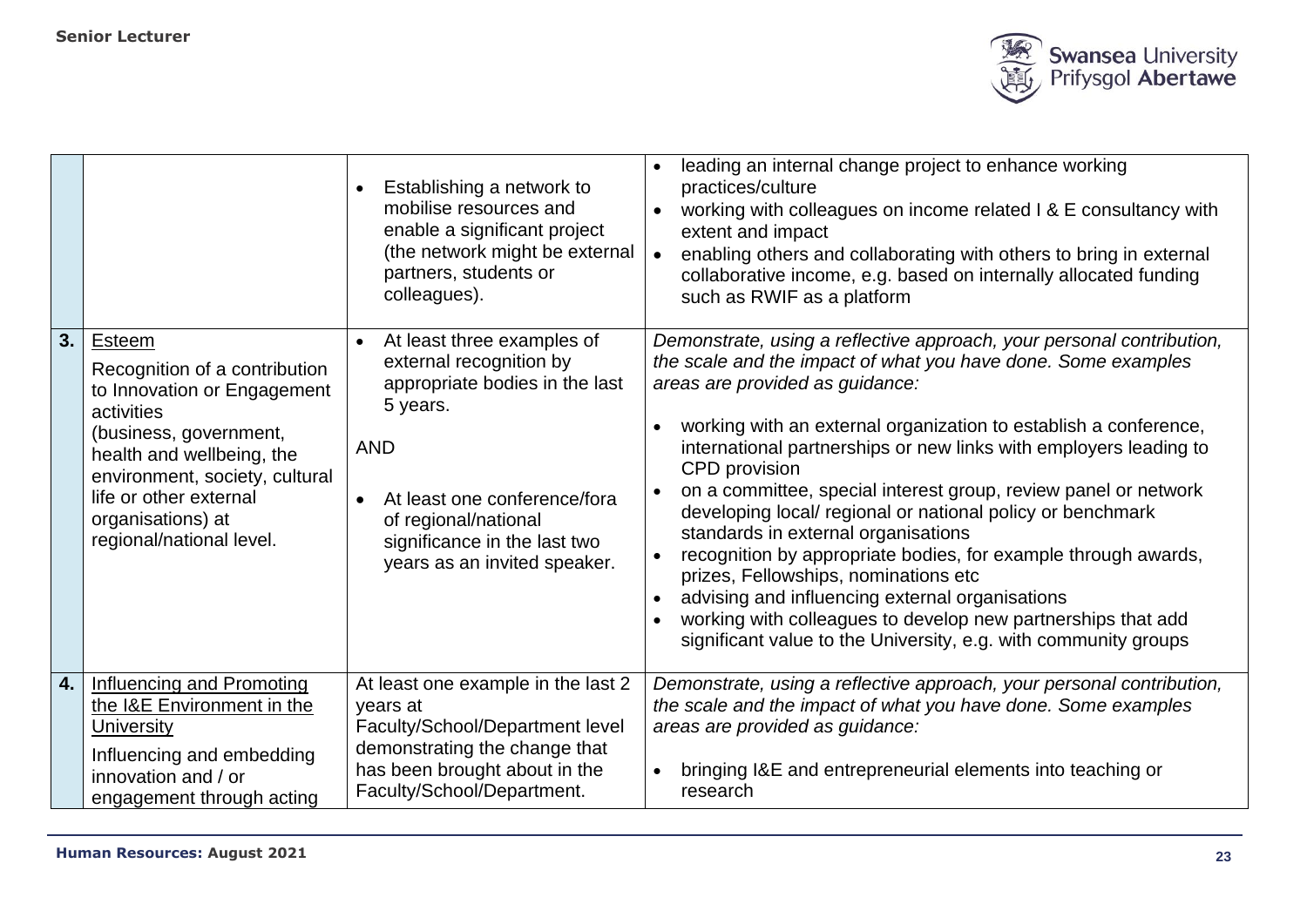

| innovative activity or the<br>teaching or research practices<br>engagement brings mutual<br>with collaborators leading to tangible benefits to stakeholders<br>benefit to the<br>appropriate engagement fora, establishing joint workshops, training<br>Faculty/School/Department).<br>or similar programmes (in accordance with the criteria)<br>setting up and overseeing international partnerships<br>taking a Faculty/School/Department role to support or mentor<br>colleagues in I&E<br>working with colleagues to ensure activities are aligned to the<br>Faculty/University Innovation and Engagement strategy<br>$\bullet$<br>research (PER) with impact at Department level<br>working with colleagues on engagement with a large number of<br>employers relevant to the discipline for year in industry, summer<br>placements, etc<br>working with colleagues on engagement developments that provide<br>significant return on investment for Faculty/School/Department | leading or influencing the department or Faculty/School to create<br>entrepreneurial activities<br>incorporation of project findings into Faculty/School/Department | $\bullet$ | as a role model and<br>developing others<br>(demonstrate how the |
|-------------------------------------------------------------------------------------------------------------------------------------------------------------------------------------------------------------------------------------------------------------------------------------------------------------------------------------------------------------------------------------------------------------------------------------------------------------------------------------------------------------------------------------------------------------------------------------------------------------------------------------------------------------------------------------------------------------------------------------------------------------------------------------------------------------------------------------------------------------------------------------------------------------------------------------------------------------------------------------|---------------------------------------------------------------------------------------------------------------------------------------------------------------------|-----------|------------------------------------------------------------------|
|                                                                                                                                                                                                                                                                                                                                                                                                                                                                                                                                                                                                                                                                                                                                                                                                                                                                                                                                                                                     | setting up I+E based learning or I+E research based opportunities                                                                                                   |           |                                                                  |
|                                                                                                                                                                                                                                                                                                                                                                                                                                                                                                                                                                                                                                                                                                                                                                                                                                                                                                                                                                                     |                                                                                                                                                                     |           |                                                                  |
|                                                                                                                                                                                                                                                                                                                                                                                                                                                                                                                                                                                                                                                                                                                                                                                                                                                                                                                                                                                     |                                                                                                                                                                     |           |                                                                  |
|                                                                                                                                                                                                                                                                                                                                                                                                                                                                                                                                                                                                                                                                                                                                                                                                                                                                                                                                                                                     | develop activities that embed and enable Public engagement with                                                                                                     |           |                                                                  |
|                                                                                                                                                                                                                                                                                                                                                                                                                                                                                                                                                                                                                                                                                                                                                                                                                                                                                                                                                                                     |                                                                                                                                                                     |           |                                                                  |
| activities, e.g. software tools, doctoral training centres,<br>transnational education (TNE) activities                                                                                                                                                                                                                                                                                                                                                                                                                                                                                                                                                                                                                                                                                                                                                                                                                                                                             |                                                                                                                                                                     |           |                                                                  |

• Indicative Performance Levels have been calculated on a full-time Equivalent basis. To ensure transparency, consistency and inclusivity, expectations must be realistic with regards to quantity of output. For those working on a part-time contract these levels must be calculated pro-rata. Staff that have individual circumstances should also have the opportunity to share the impact of these on their activity.

• Where there is more than one Indicative Performance Level, the University's strategic priority is indicated in bold.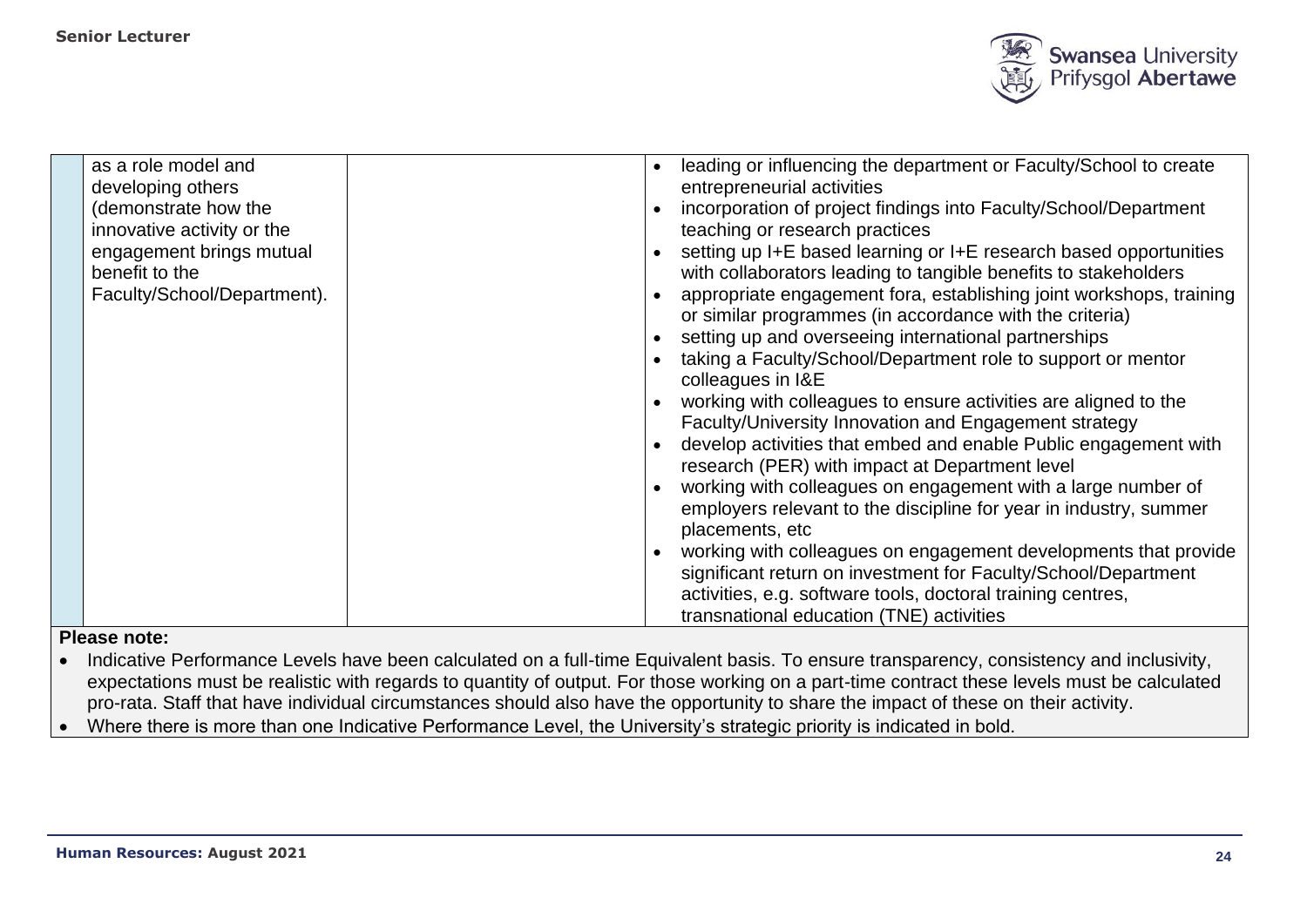

# **Academic Career Pathway Indicative Performance Levels**

Indicative Performance Levels have been calculated on a Full Time Equivalent basis.

To ensure transparency, consistency and inclusivity, expectations must be realistic with regards to quantity of output.

For those working on a part-time contract these levels must be calculated pro-rata. Staff that have individual circumstances should also have the opportunity to share the impact of these on their activity.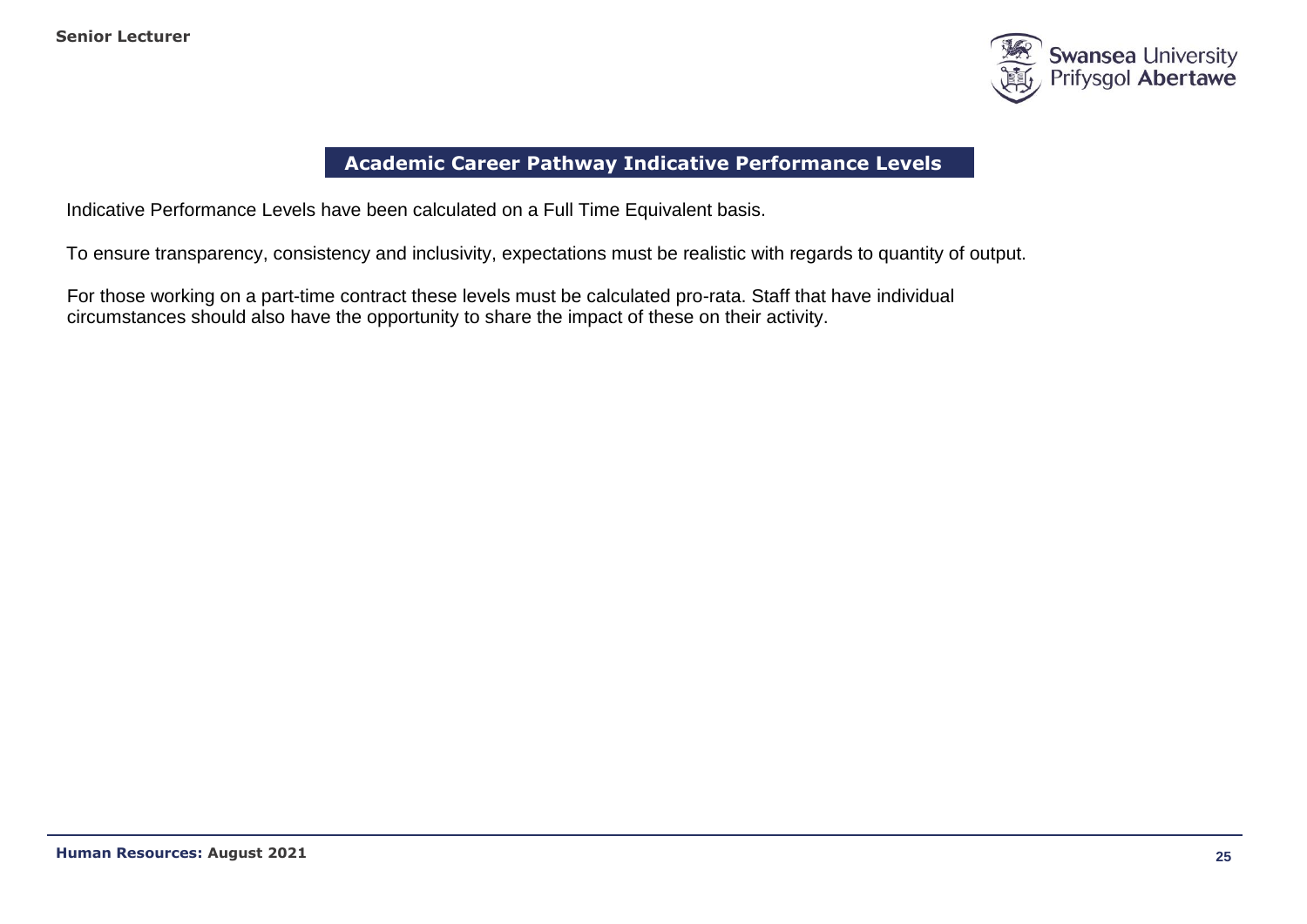

# **Appendix A - Research**

#### **Research Outputs**

A rolling 5-year total number of publications with a recorded star rating. The year is defined as a calendar year, i.e. 1<sup>st</sup> January to 31<sup>st</sup> December.

Please note that at present, publications shown within the PDR are only those that are:

- i. Recorded on the University Research Information System (RIS) and
- ii. Have been assessed through REF 2014 and subsequent mini-REF exercise(s)

## **Indicative levels are as follows:**

#### **Core Research**

**Number of publications** 2 x publications of quality

# **Enhanced Research**

| <b>Role</b>            | <b>Number of publications</b> |
|------------------------|-------------------------------|
| Lecturer               | $4 \times 3^*$                |
| <b>Senior Lecturer</b> | $4 \times 3^*$                |
| Associate Professor    | $3 \times 3^*$                |
|                        | $1 \times 4^*$                |
| Professor              | $2 \times 3^*$                |
|                        | $2 \times 4^*$                |

*Please note that where it has been confirmed that a paper will be/has been submitted to REF as a double weighted publication, this will be counted as two*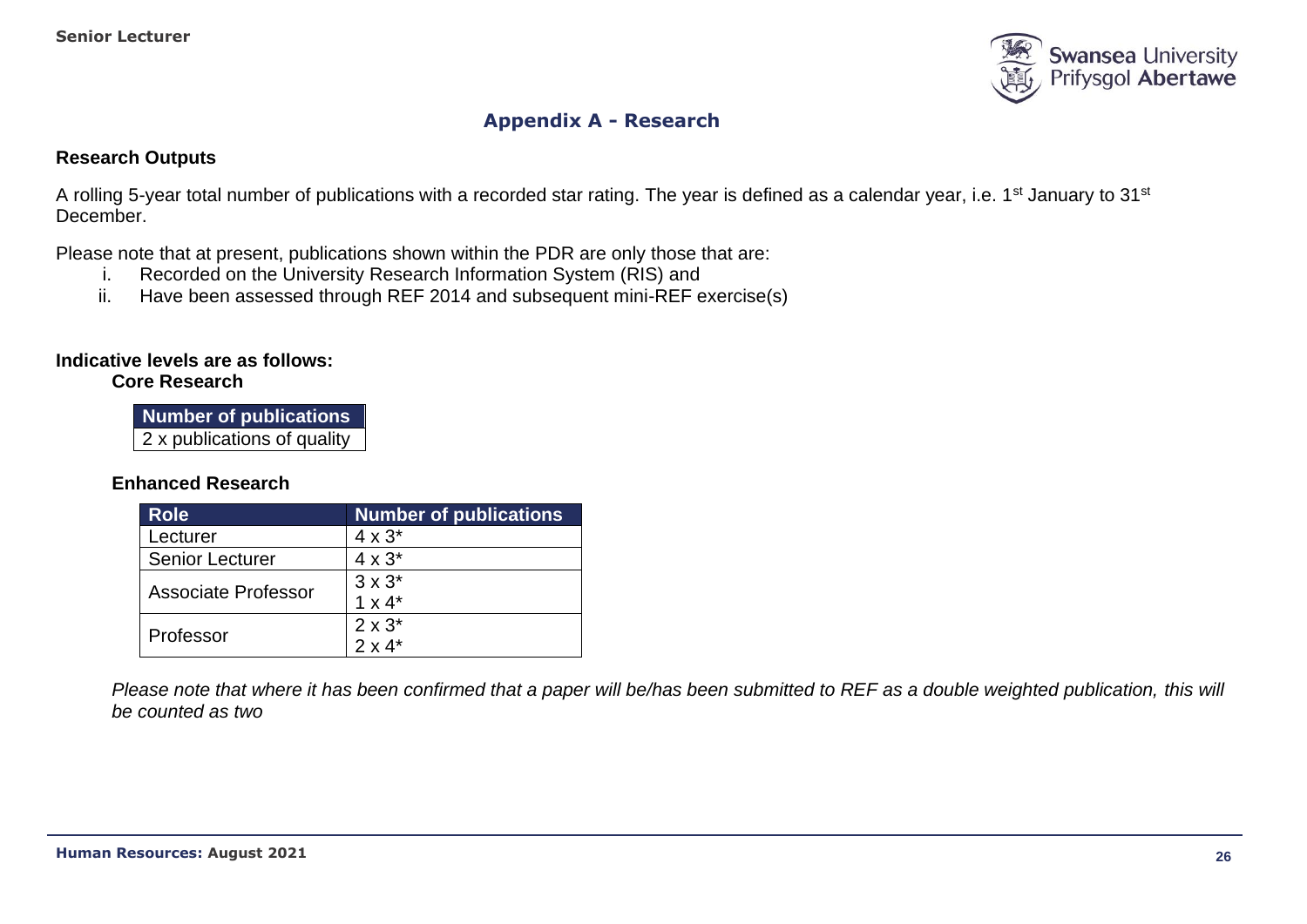

## **1. Grant Income**

A 5-year rolling average of the value of the grant income awarded. The year is defined as the academic year, i.e. 1<sup>st</sup> August to 31<sup>st</sup> July.

#### **How is this calculated?**

Indicative performance levels are arrived at by identifying the range between the respective quartiles of the following datasets for each department;

- i. The 2014/15 Research Income in the HESA Finance Return for the institutions in the University Benchmark Group (UBG), for each subject
- ii. 3 year average of Swansea University (SU) Research Income at department level

### **Indicative levels are as follows:**

#### **Core Research**

No indicative level for grant income obtained.

Evidence of external resources secured relevant to the area over a 5 year period, such as those indicated in the example box.

## **Enhanced Research**

| <b>Role</b>                | <b>Grant income</b>                                                                                      |
|----------------------------|----------------------------------------------------------------------------------------------------------|
| Lecturer                   | No indicative level for grant income obtained.                                                           |
|                            | Applications for research grants as Co-Investigator. At least one award within 3 years.                  |
| <b>Senior Lecturer</b>     | The award should be between the SU Lower Quartile and UBG Lower Quartile for PI and/or Col activity (as  |
|                            | illustrated in the metrics below).                                                                       |
| <b>Associate Professor</b> | The award should be between the SU Median and the UBG Median for PI activity only (as illustrated in the |
|                            | metrics below).                                                                                          |
| Professor                  | The award should be between the SU Upper Quartile and the UBG Upper Quartile for PI activity only (as    |
|                            | illustrated in the metrics below).                                                                       |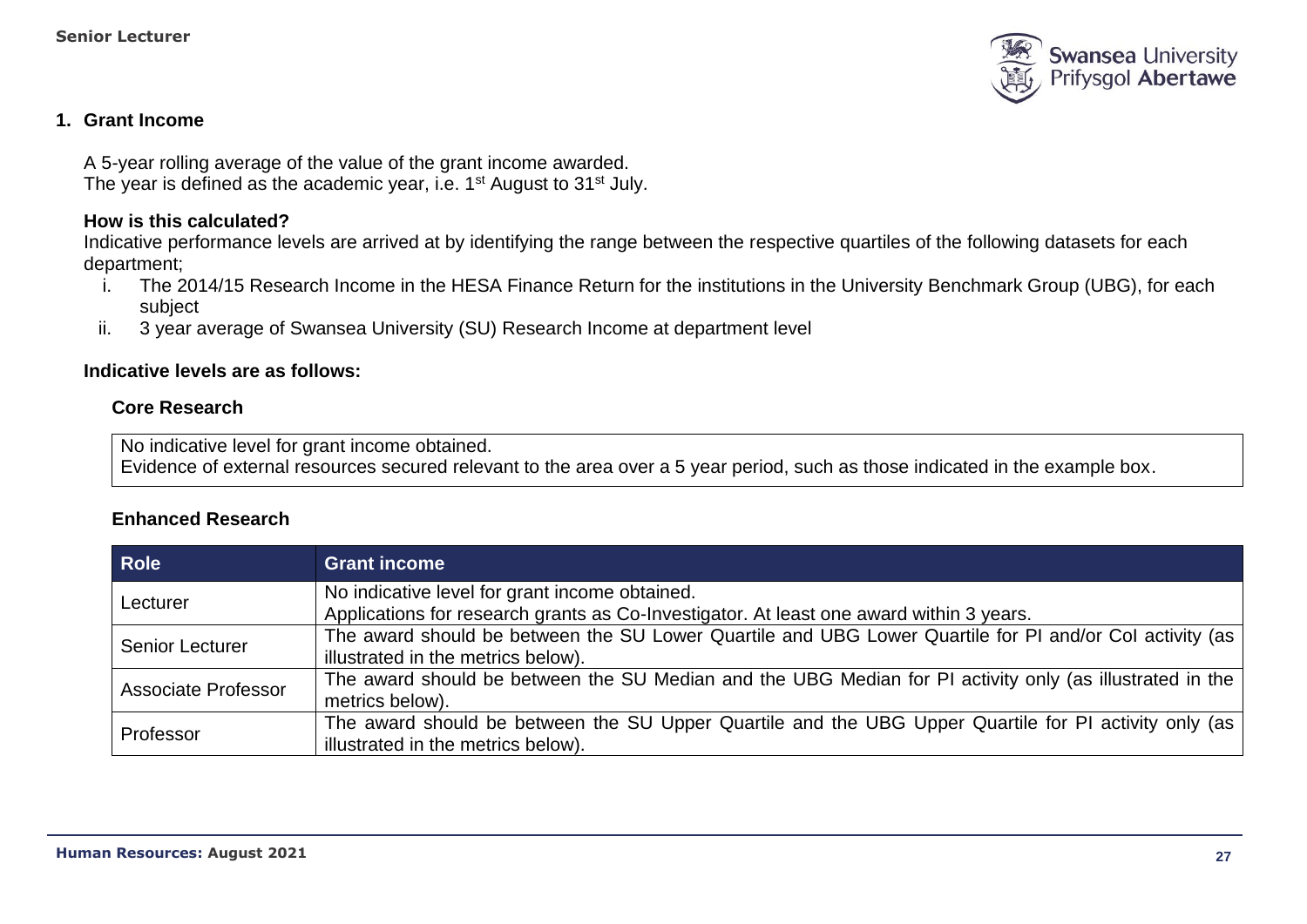

|                                       | <b>Professor</b> |            |                | <b>Associate Professor</b> |                | <b>Senior Lecturer</b>  |
|---------------------------------------|------------------|------------|----------------|----------------------------|----------------|-------------------------|
| <b>Grant Income ACP 2016</b>          | UQ               |            | <b>Med</b>     |                            | LQ             |                         |
|                                       | <b>Swansea</b>   | <b>UBG</b> | <b>Swansea</b> | <b>UBG</b>                 | <b>Swansea</b> | <b>UBG</b>              |
| Engineering                           | 141              | 124        | 57             | 107                        | 22             | 81                      |
| Sports Science                        | 64               | 37         | 23             | 16                         | 18             | 15                      |
| <b>Mathematics</b>                    | 5                | 39         | $\overline{2}$ | 30                         | 1              | 22                      |
| <b>Computer Science</b>               | 166              | 86         | 37             | 73                         | 3              | 46                      |
| Physics                               | 156              | 177        | 18             | 129                        | 4              | 95                      |
| Geography                             | 82               | 51         | 32             | 35                         | 9              | 24                      |
| <b>Biosciences</b>                    | 46               | 121        | 15             | 80                         | 9              | 69                      |
| Medicine                              | 231              | 169        | 78             | 143                        | $\overline{7}$ | 83                      |
| <b>Health Science</b>                 | 87               | 37         | 13             | 29                         | $\overline{2}$ | 27                      |
| Psychology                            | 29               | 74         | 18             | 51                         | 8              | 30                      |
| Social Work and Social Care           | 180              | 46         | 41             | 38                         | 16             | 15                      |
| History                               | 31               | 22         | $\overline{7}$ | 13                         | 1              | $\overline{7}$          |
| <b>Classics</b>                       | 49               | 30         | 26             | 8                          | 3              | $\overline{\mathbf{4}}$ |
| English Literature & Creative Writing | 4                | 12         | 0.4            | $\overline{7}$             | 0.2            | $\overline{3}$          |
| English Language                      | 4                | 12         | 0.4            | $\overline{7}$             | 0.2            | $\overline{\mathbf{3}}$ |
| Modern Languages                      | $\overline{7}$   | 21         | $\overline{2}$ | $6\phantom{1}6$            | 1              | $\overline{\mathbf{4}}$ |
| Department of Media Studies           | $\overline{7}$   | 13         | 4              | $\overline{\mathbf{4}}$    | 0.3            | $\overline{1}$          |
| <b>Political and Cultural Studies</b> | 72               | 23         | 17             | 16                         | $\overline{2}$ | $6\phantom{1}6$         |
| Education                             | 72               | 23         | 17             | 16                         | $\overline{2}$ | $6\phantom{1}6$         |
| Department of Welsh                   | 29               | 21         | 15             | $6\phantom{1}$             | $\mathbf 0$    | $\overline{\mathbf{4}}$ |
| Law                                   | 6                | 10         | $\overline{2}$ | $\overline{7}$             | 0.9            | $\overline{2}$          |
| Criminology                           | 40               | 46         | 37             | 38                         | 33             | 15                      |
| <b>Accounting and Finance</b>         | 48               | 12         | 26             | 8                          | 3              | $5\phantom{1}$          |
| <b>Business</b>                       | 5                | 12         | 4              | 8                          | 3              | 5                       |
| Economics                             | 57               | 15         | 50             | 8                          | 39             | 3                       |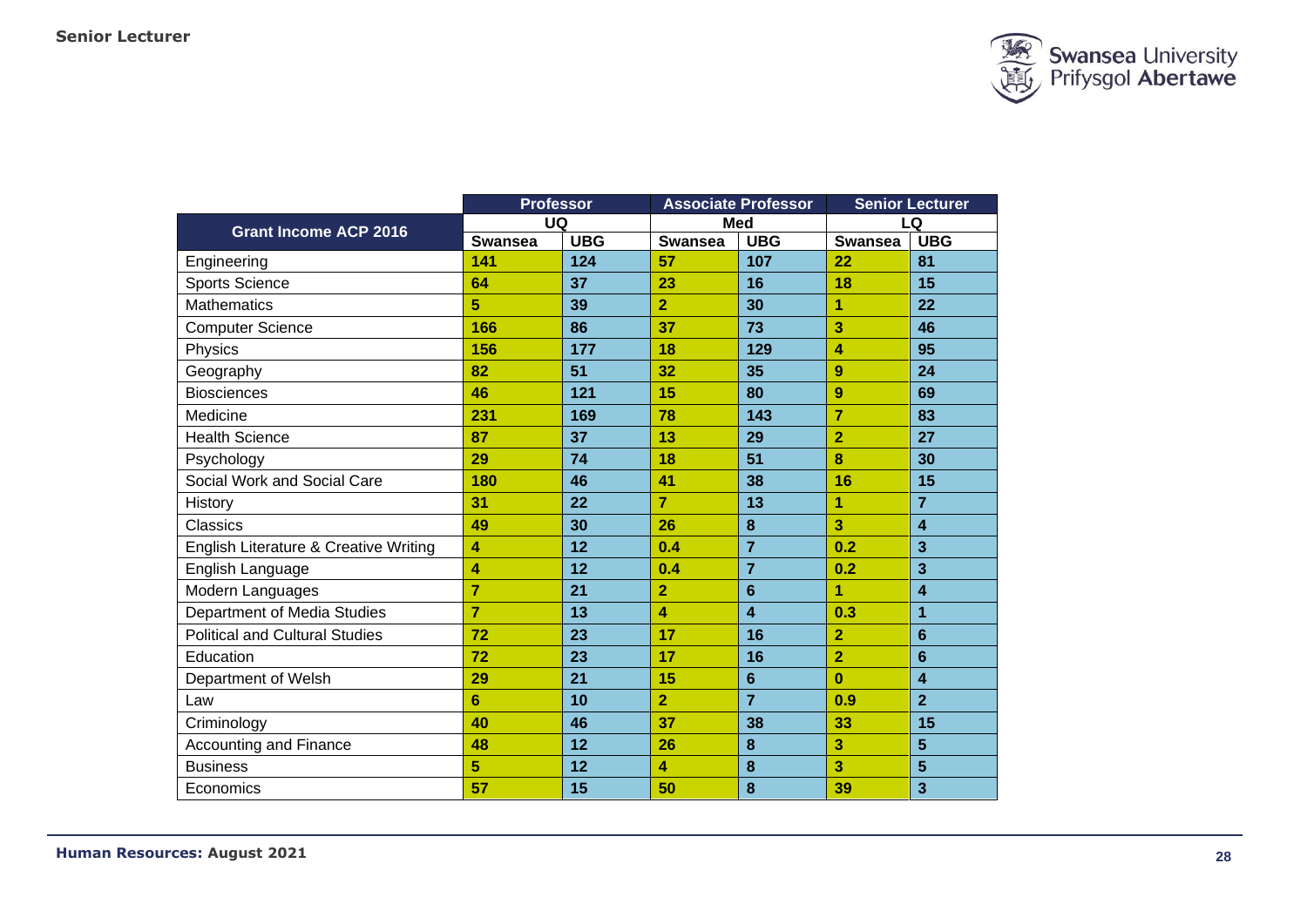

**Swansea University Prifysgol Abertawe**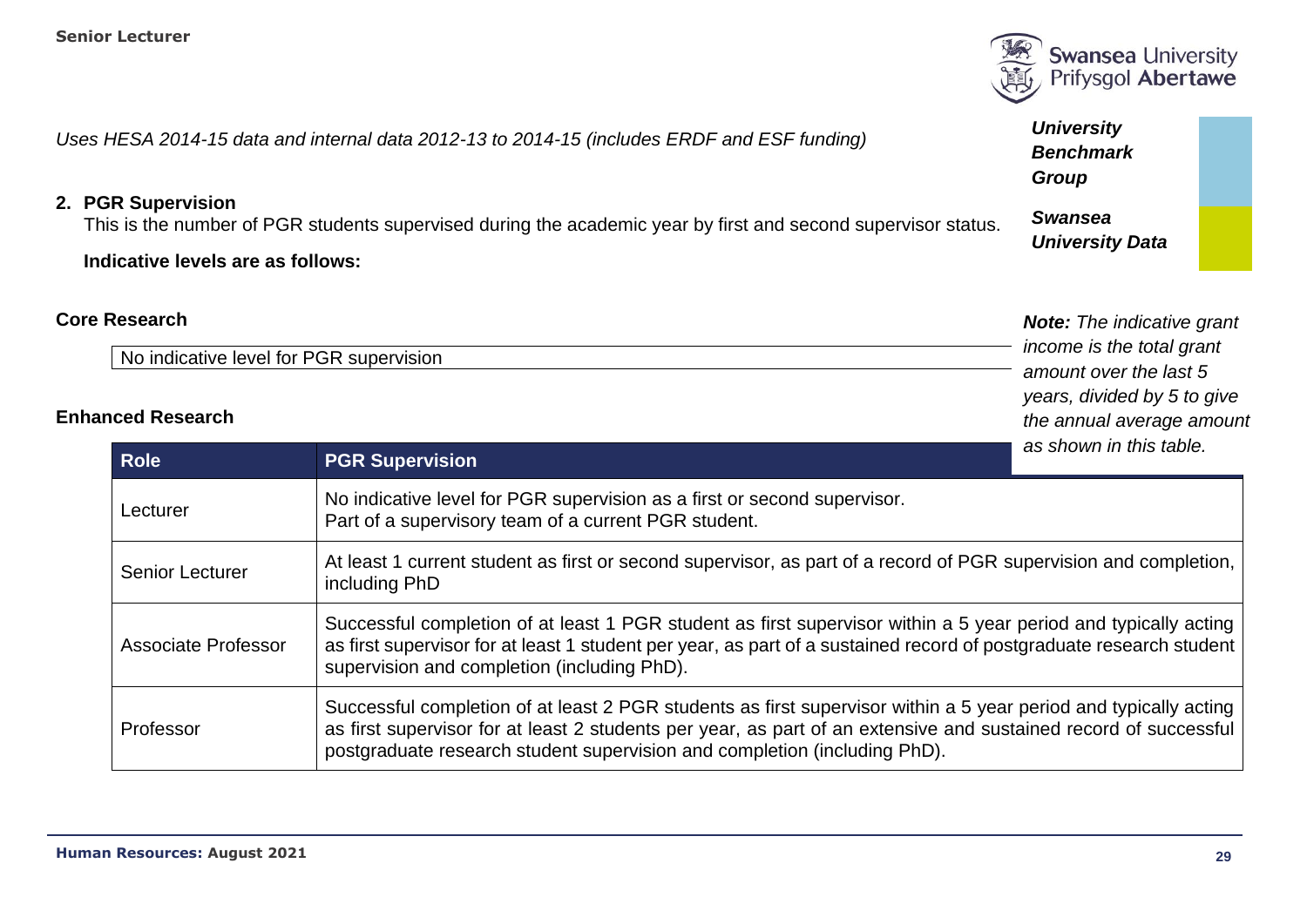**Senior Lecturer**

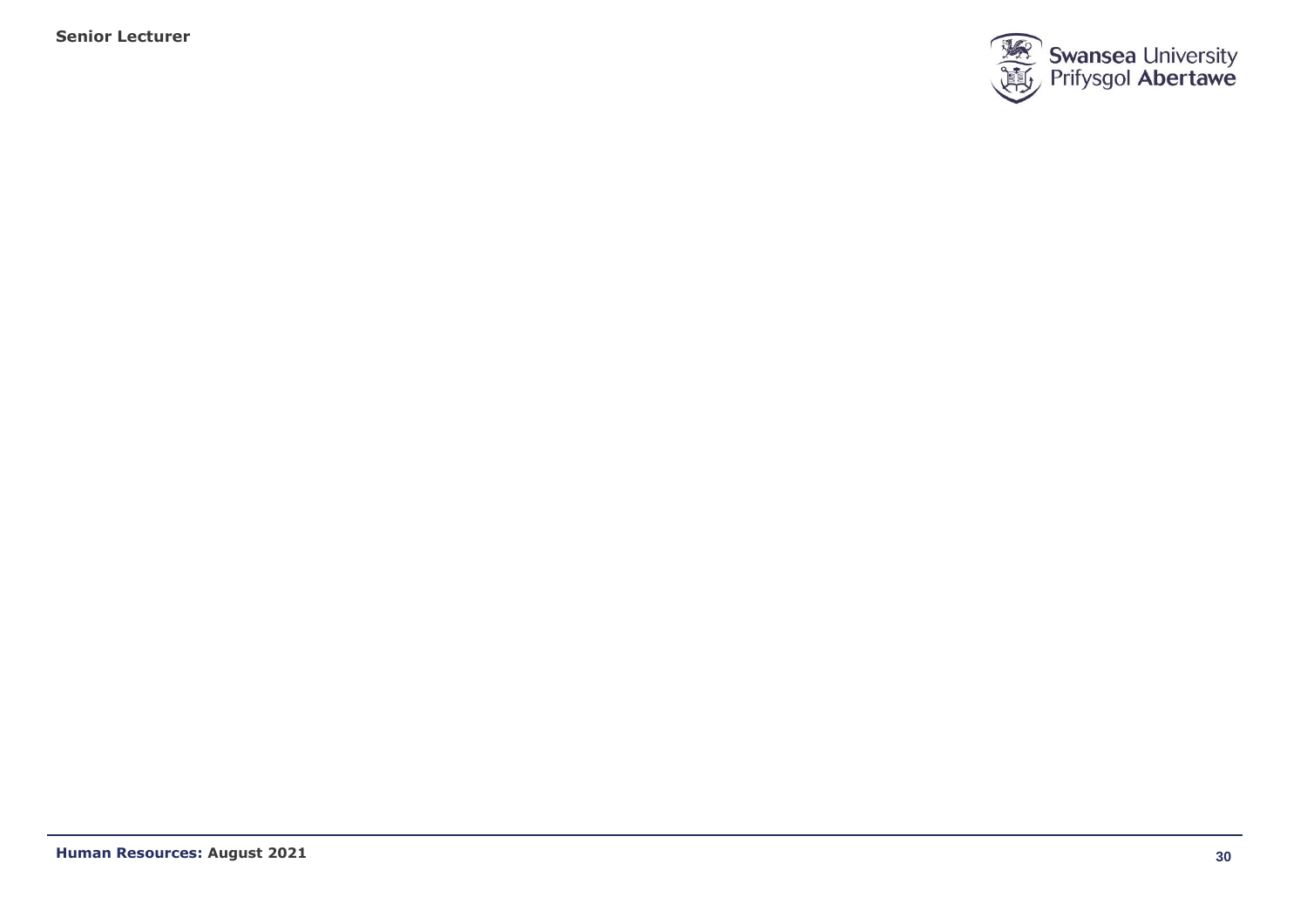

# **Appendix B** – **Teaching & Scholarship**

### **Module Evaluation**

The average score of responses across all modules coordinated or taught for the module feedback questions:

- 1. Feedback on my work so far has helped to improve my learning
- 2. Overall, I am satisfied with the quality of the module
- 3. Overall, I am satisfied with my experience of this lecturers teaching on this module

**How is this calculated?** The indicative performance levels are calculated by analysing the distribution of the score for the questions for each employee role. Quartile data was chosen to inform the minimum levels.

**Indicative levels are as follows:** 

## **Core Teaching**

| <b>ACP 2016</b>                                                                            |                      |
|--------------------------------------------------------------------------------------------|----------------------|
| <b>Module Evaluation Questions</b>                                                         | Lower Quartile (25%) |
| 1. Feedback on my work so far has helped to improve my learning                            | 3.8                  |
| 2. Overall, I am satisfied with the quality of the module                                  | 3.9                  |
| 3. Overall, I am satisfied with my experience of this lecturers teaching on this<br>module | 4.0                  |

*Uses Internal 2015-16 data*

## **Enhanced Teaching & Scholarship**

| <b>ACP 2016</b>                                                                           | <b>Professor</b>               | <b>Associate</b><br><b>Professor</b> | <b>Senior</b><br><b>Lecturer</b> | <b>Lecturer</b>                   |
|-------------------------------------------------------------------------------------------|--------------------------------|--------------------------------------|----------------------------------|-----------------------------------|
| <b>Module Evaluation Questions</b>                                                        | <b>Upper Quartile</b><br>(75%) | <b>Median</b><br>Quartile (50%)      | 35 percentile<br>(35%)           | Lower<br><b>Quartile</b><br>(25%) |
| 1. Feedback on my work so far has helped to improve my learning                           | 4.5                            | 4.1                                  | 4.0                              | 3.8                               |
| 2. Overall, I am satisfied with the quality of the module                                 | 4.7                            | 4.3                                  | 4.0                              | 3.9                               |
| 3. Overall I am satisfied with my experience of this lecturers<br>teaching on this module | 4.8                            | 4.5                                  | 4.2                              | 4.0                               |

*Uses Internal 2015-16 data*

*Note: the 35th percentile is between the lower quartile (25%) and the median (50%).*